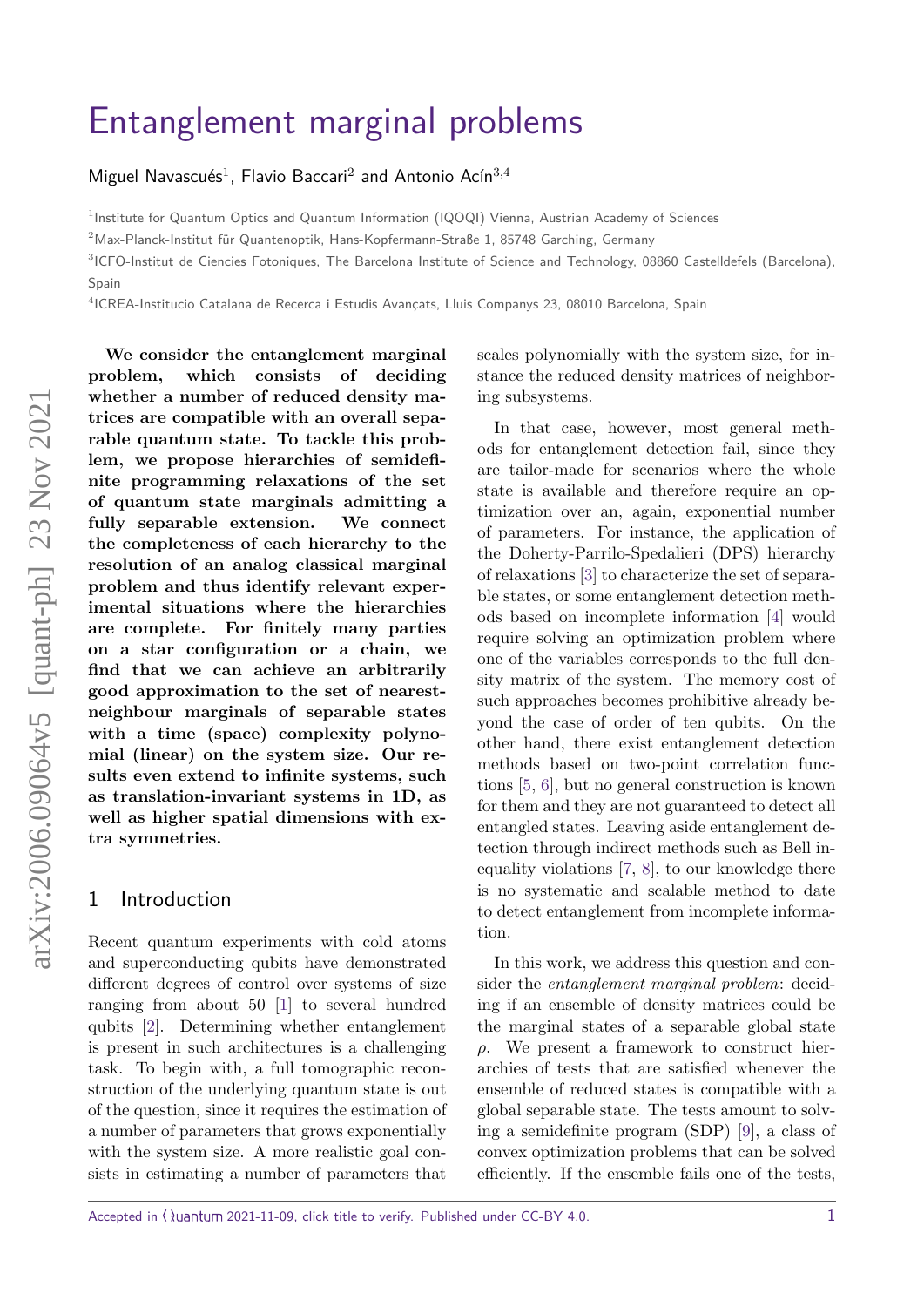then our method will output a linear entanglement witness in terms of the states in the ensemble that certifies the entanglement of  $\rho$ . We show that the convergence of the hierarchy is strongly connected to the classical marginal problem. For those cases in which the hierarchy is complete, we prove that any ensemble passing the *L th* test of the hierarchy is  $O(1/L^2)$ -close in trace norm to the set of ensembles admitting a separable extension.

To our surprise, we find that, in many cases of physical interest, the corresponding hierarchies have a time complexity polynomial on the system size, and a memory complexity linear on the system size. This allows us to certify entanglement in systems of hundreds of sites. Our hierarchies also apply to characterize entanglement in infinite systems, as long as those are subject to some natural symmetries. More precisely, we propose two SDP hierarchies that, respectively, characterize entanglement in 1D translation-invariant (TI) systems and in 2D TI systems in the square lattice that are also symmetric under horizontal (or vertical) reflections. We test the practical performance of our approach by working out the critical temperature beyond which no entanglement is present in the system for a class of solvable models. We also compute the so-called separable energy per site, the minimum energy per site achievable by separable states, for some *k*-local Hamiltonians.

This article is organized as follows: in Section [2](#page-1-0) we introduce the notation and concepts to be used along the text. In Section [3](#page-2-0) we define the entanglement marginal problem, the subject of this work, and we relate it to the classical marginal problem. In section [4,](#page-3-0) we present a hierarchy of SDPs to attack the entanglement marginal problem. We fully characterize, in Proposition [4,](#page-4-0) the set of state ensembles to which this hierarchy converges to. As we argue, this set corresponds to the set of marginals of an overall separable state iff the classical marginal problem is trivial in the considered marginal scenario. Otherwise, it is just a strict relaxation. We then apply our construction to solve the entanglement marginal problem in scenarios with finitely many parties (section [5\)](#page-5-0) or symmetric systems with infinitely many parties (section [6\)](#page-9-0). Finally, in section [7](#page-12-0) we present our conclusions.

# <span id="page-1-0"></span>2 Preliminaries

Let  $\mathcal{A} = (\alpha, \beta, ...)$  be a finite or an infinite countable alphabet. In the following, each of the letters  $\alpha \in \mathcal{A}$  will represent either a quantum system with Hilbert space dimension  $d_{\alpha}$  or a classical random variable with finite or infinite cardinality. For finite systems of *n* particles, one can take A to be the set  $\{1, \ldots, n\}$ , but our considerations also apply to infinite systems, which motivates the previous notation. Let  $I \subset A$  be a subset of all such systems. For any vector or sequence  $\phi \equiv (\phi_{\alpha})_{\alpha \in \mathcal{A}}$ , we call  $\phi_I$  the vector or sequence with coefficients ( $\phi_{\alpha} : \alpha \in I$ ). Similarly, for any quantum state  $\rho: \mathcal{H} \to \mathcal{H}$ , with  $\mathcal{H} = \bigotimes_{\alpha \in \mathcal{A}} \mathcal{H}_{\alpha}$ being a composite Hilbert space, the operator *ρ<sup>I</sup>* denotes the partial trace  $\text{tr}_{\mathcal{A}\setminus I}(\rho)$ . This notation extends to probability distributions:  $p_I(\phi_I)$  denotes the marginal distribution of  $p(\phi)$  for variables  $(\phi)_{\alpha \in I}$ . The last two sentences do not make much sense mathematically when  $|\mathcal{A}| = \infty$ ; in that case, we refer the reader to Appendix [A](#page-14-0) for a definition of quantum states, probability distributions and their respective marginalizations.

Let  $\mathcal{I} \subset P(\mathcal{A})$ , where  $P(\mathcal{A})$  denotes the power set of  $A$ , that is, the set consisting of all its subsets. By conducting several tomographic experiments on all the systems in  $I \in \mathcal{I}$ , we can estimate  $\rho_I$ , the density matrix describing the sites at *I*. A necessary condition for the existence of an overall quantum state  $\rho$  for all systems in  $\mathcal A$ compatible with the ensemble  $\{\rho_I\}_{I \in \mathcal{I}}$  is that of local compatibility, i.e.,

$$
\operatorname{tr}_{I \setminus J}(\rho_I) = \operatorname{tr}_{J \setminus I}(\rho_J),\tag{1}
$$

for  $I, J \in \mathcal{I}$ .

Local compatibility can also be defined for ensembles of probability distributions. If  ${p_I(\phi_I)d\phi_I : I \in \mathcal{I}}$  are the marginals of a global measure  $p(\phi)$ , defined over all sites in A, then  ${p_I(\phi_I)d\phi_I : I \in \mathcal{I}}$  must satisfy the local compatibility constraints

<span id="page-1-1"></span>
$$
\int d\phi_{I\setminus J} p_I(\phi_I) = \int d\phi_{J\setminus I} p_J(\phi_J), \forall I, J \in \mathcal{I} \quad (2)
$$

for  $I, J \in \mathcal{I}$ .

In section [6](#page-9-0) we study configurations where the physical systems lie on the sites of an infinite chain or an infinite hypercubic lattice and the overall state describing  $A$  satisfies translation invariance. In those scenarios, local compatibil-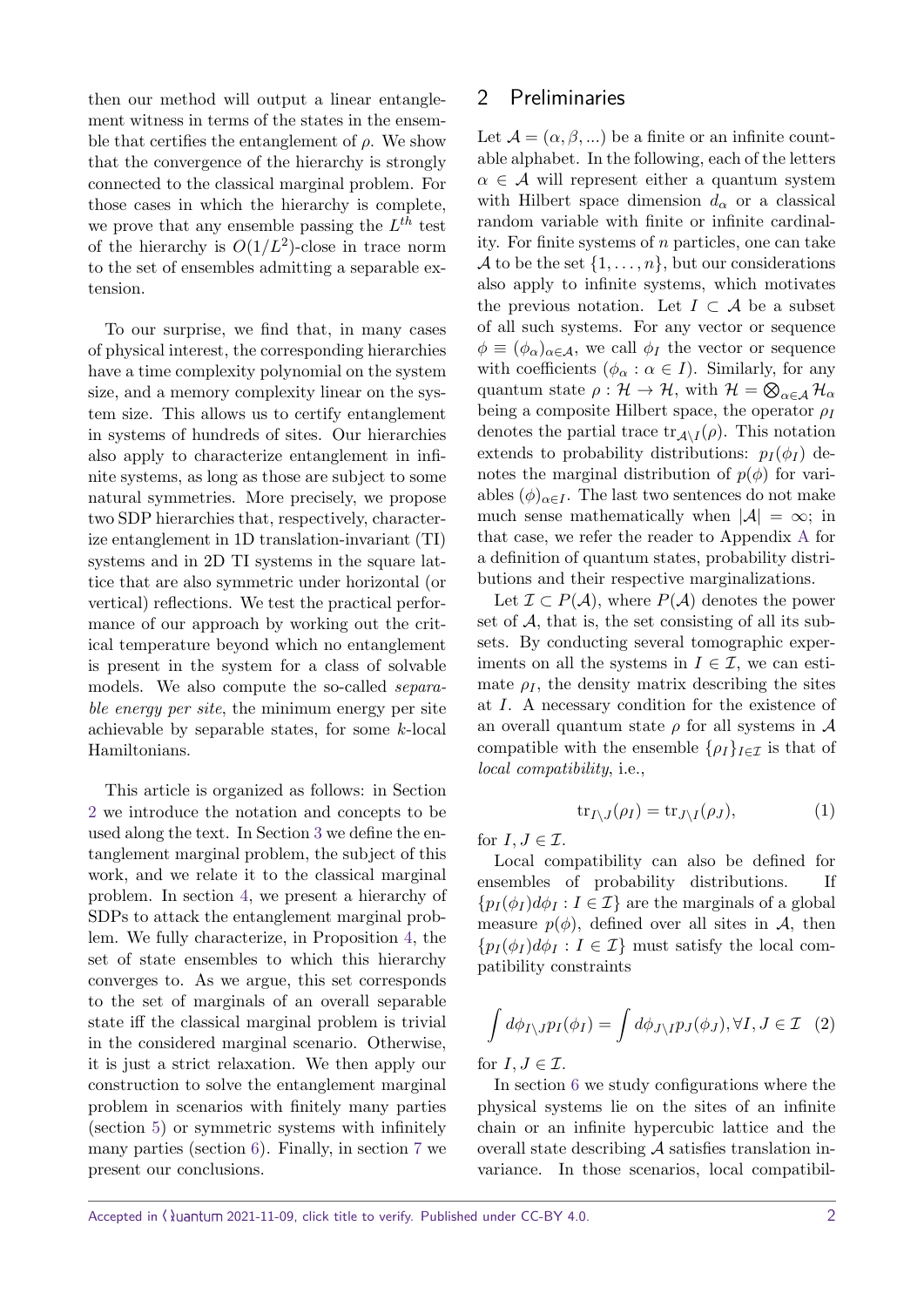<span id="page-2-1"></span>

Figure 1:  $A \times l$  plaquette. Local translation invariance implies that the marginals (quantum or classical) corresponding to the sites enclosed by the two dashed lines in each figure are identical.

ity admits a very simple form. Consider, for instance, an infinite translation-invariant 1D system, with  $A = \mathbb{Z}$  and  $d_{\alpha} = d$  for all  $\alpha \in A$ . Let  $\omega_{\{1,\ldots,k\}}$  denote the density matrix (probability distribution) describing the quantum systems (classical random variables) at sites 1*, ..., k*. If *ω*{1*,...,k*} is the marginal of a translation-invariant 1D system  $\omega$ , then  $\omega_{\{1,\dots,k\}}$  must also be subject to the local compatibility relations

$$
\omega_{\{1,\dots,k-1\}} = \omega_{\{2,\dots,k\}}.\tag{3}
$$

This condition is known as local translation invariance (LTI) [\[10\]](#page-13-9).

In higher spatial dimensions, translation invariance enforces slightly more complicated local constraints. Think of a 2D infinite square lattice, i.e.,  $\mathcal{A} = \mathbb{Z}^2$ . A  $k \times l$  plaquette is a set of sites of the form  $\hat{I} + z$ , for  $\hat{I} = \{(x, y) : x = 1, ..., k; y =$  $1, ..., l$ ,  $z \in \mathbb{Z}^2$ . If the quantum or classical description  $\omega_{\hat{r}}$  of the sites in  $\hat{I}$  is the marginal of a TI quantum or classical system, then local compatibility implies that

$$
\omega_{\hat{I}\backslash\{(1,y):y\}} = \omega_{\hat{I}\backslash\{(k,y):y\}},
$$
  

$$
\omega_{\hat{I}\backslash\{(x,1):x\}} = \omega_{\hat{I}\backslash\{(x,l):x\}},
$$
 (4)

see Figure [1.](#page-2-1) These conditions are also dubbed LTI [\[10\]](#page-13-9).

### <span id="page-2-0"></span>3 The entanglement marginal problem

<span id="page-2-2"></span>A multi-partite quantum state  $\sigma$ , with subsystems labeled by the elements of A, is said to be separable if there exists a multi-variate measure  $p(\phi)d\phi$ , with  $\phi = (\phi_\alpha)_{\alpha \in \mathcal{A}}$ , such that

$$
\sigma = \int p(\phi) d\phi \bigotimes_{\alpha \in \mathcal{A}} |\phi_{\alpha}\rangle \langle \phi_{\alpha}| \tag{5}
$$

(if  $|A| = \infty$ , we need to marginalize *p* over finite subsets of  $A$ , see Appendix [A\)](#page-14-0). In the following, when we refer to a measure  $p(\phi)$  generating a separable state  $\sigma$ , we implicitly mean that the state is defined by Eq. [\(5\)](#page-2-2).

In this work, we wish to solve what from now on we call the entanglement marginal problem, stated as follows.

## **Definition 1.** *Entanglement marginal problem.*

*Input:*  $A, \mathcal{I} \subset P(A)$ *, an ensemble*  $\{\rho_I\}_{I \in \mathcal{I}}$  *of locally compatible states.*

*Goal: find whether there exists a separable state*  $\sigma$  *such that*  $tr_{\mathcal{A}\setminus I}(\sigma) = \rho_I$  *for all*  $I \in \mathcal{I}$ *.* 

As we will see, the entanglement marginal problem is strongly connected to the classical marginal problem, a very old question that appears in numerous contexts in physics, such as statistical physics [\[10,](#page-13-9) [11\]](#page-13-10) or quantum nonlocality [\[12\]](#page-13-11).

#### **Definition 2.** *Classical marginal problem.*

*Input:*  $A, I \subset P(A)$ *, an ensemble*  $\{p_I(\phi_I)\}_{I \in \mathcal{I}}$ *of locally compatible probability distributions.*

*Goal: find whether there exists a global measure*  $\tilde{p}$  *such that*  $\tilde{p}_I(\phi_I) = p_I(\phi_I)$  *for all*  $I \in \mathcal{I}$ *.* 

In general marginal scenarios  $A, \mathcal{I} \in P(A)$ , local compatibility of classical distributions does not always imply the existence of a global measure. Consider, for instance,  $\mathcal{A} = \{1, 2, 3\}$ , and the distributions of random variables  $a_1, a_2, a_3 \in$  $\{0, 1\}$  given by  $P_I(0, 1) = P_I(1, 0) = \frac{1}{2}$ , for  $I = \{1, 2\}, \{1, 3\}, \{2, 3\}.$  These distributions satisfy local compatibility, and yet it is easy to see that no global distribution  $P(a_1, a_2, a_3)$  admits them as marginals. The classical marginal problem is thus non-trivial, and, in fact, it can be shown to be NP-hard [\[13\]](#page-13-12).

In order to understand the connection between the entanglement marginal problem and its classical counterpart, let us rewrite the reduced states *ρ<sup>I</sup>* as

<span id="page-2-3"></span>
$$
\rho_I \equiv \int p_I(\phi_I) d\phi_I \bigotimes_{\alpha \in I} |\phi_\alpha\rangle\langle \phi_\alpha|.
$$
 (6)

for some given probability measures  $p_I(\phi_I)$ . Notice that one can assume such a decomposition always to exist, since otherwise some of the reduced states would be entangled, making the solution to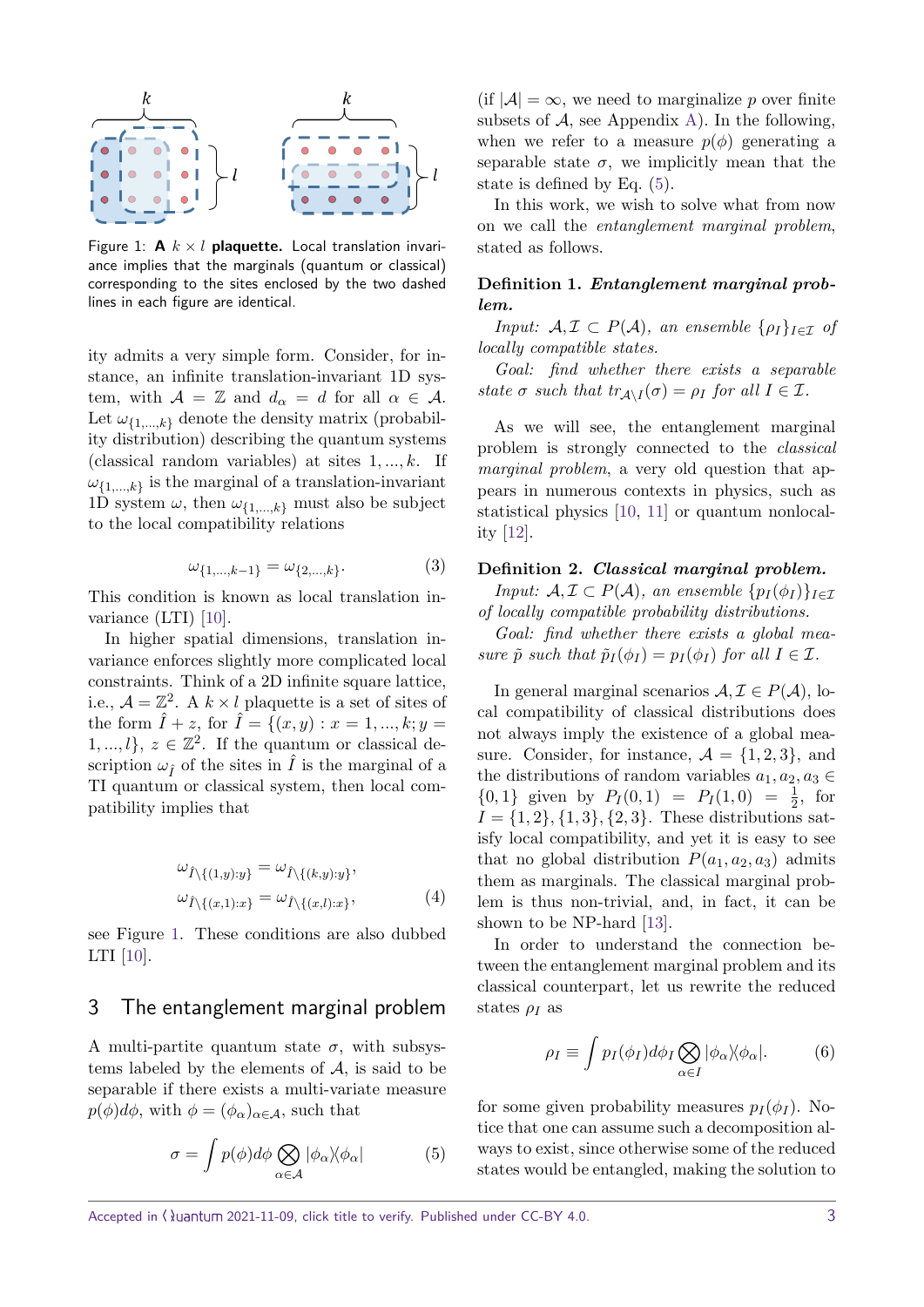the entanglement marginal problem trivial. Solving the entanglement marginal problem is equivalent to determining whether it is possible to find a collection of distributions  $\{p_I(\phi_I)\}_{I \in \mathcal{I}}$  that admits a global measure and such that eq. [\(6\)](#page-2-3) holds. Indeed, if such a measure  $q(\phi)$  exists, it could be used to generate a separable state *σ* whose reduced states on each set  $I \in \mathcal{I}$  coincides with  $\rho_I$ , simply because the corresponding marginal distribution of  $q(\phi)$  coincides with  $p_I(\phi_I)$ .

The connection between the classical and the entanglement marginal problem does not make either of them less challenging. First of all, because the choice of probability measures  $p_I(\phi_I)$  in [\(6\)](#page-2-3) is generally not unique and there is no guarantee for those measures even to be locally compatible, in the sense of [\(2\)](#page-1-1). Moreover, even if we could enforce their local compatibility, this is generally not enough to guarantee the existence of a global measure, and hence of an overall separable extension for the states. We come back to this point below. However, and despite the complexity of the problems involved, relating the entanglement marginal problem and its classical counterpart offers a useful interpretation to the hierarchies that we introduce in the next Section, which will prove crucial to analyze their convergence properties.

# <span id="page-3-0"></span>4 Semidefinite programming relaxations of the entanglement marginal problem

To solve the entanglement marginal problem, we follow the ideas of Doherty Parrilo and Spedalieri (DPS) [\[3,](#page-13-2) [14,](#page-13-13) [15\]](#page-13-14), who provided an algorithm to solve the entanglement problem in the case where the whole density matrix  $\rho$  is specified, i.e., when  $\mathcal{I} = \{A\}$ . Suppose then that there exists a probability distribution  $p(\phi)$  over pure states  $\phi$ such that the separable state defined by Eq. [\(5\)](#page-2-2) admits the states  $\{\rho_I\}$  as marginals. Next, define the states

<span id="page-3-1"></span>
$$
\rho_I^{(L)} \equiv \int p_I(\phi_I) d\phi_I \bigotimes_{\alpha \in I} |\phi_\alpha\rangle \langle \phi_\alpha|^{\otimes L}.\tag{7}
$$

State  $\rho_I^{(L)}$  $I_I^{(L)}$  thus acts on a composite Hilbert space whose factors are the *L th* tensor powers of the Hilbert space of each system  $\alpha \in I$ . Notice that

each of them can be interpreted as a symmetric extension of  $\rho_I$  derived from the decomposition [\(6\)](#page-2-3). Denoting by  $I^k$  the first *k* copies of each system in  $I \in \mathcal{I}$ , it is easy to see that the states  $\{\rho_I^{(L)}\}$  $\{L^{(L)}\}_{I \in \mathcal{I}}$  satisfy the constraints:

(i) 
$$
tr_{I^{L-1}}(\rho_I^{(L)}) = \rho_I.
$$

- $(i)$   $\rho_I^{(L)}$  $I_I^{(L)}$  is Positive under Partial Transposition (PPT) [\[16\]](#page-13-15) across all bipartitions of its |*I*|*L* systems.
- $(iii)$   $\rho_I^{(L)}$  $B(\bigotimes_{\alpha \in I} \mathcal{H}_{sym}(L, d_{\alpha})),$  where  $\mathcal{H}_{sym}(L, d)$  denotes the symmetric space of *L d*-dimensional particles.
- $(\text{iv}) \text{tr}_{(I\setminus J)^{L}} (\rho_I^{(L)})$  $\mathbf{f}_{I}^{(L)}$ ) = tr $\mathbf{f}_{(J \setminus I)^{L}} (\rho^{(L)}_{J})$  $J_J^{(L)}$ ) (after appropriately reordering the systems of one of the sides).

For each *L*, we relax the property that  $\{\rho_I\}_I$ arise from an overall separable state by demanding that there exist positive semidefinite matrices  $\{\rho_I^{(L)}\}$  $\binom{L}{I}$  satisfying the four conditions above (note that the last condition is missing in the DPS con-struction [\[15\]](#page-13-14)). For finite  $A$ , the existence of the matrices  $\{\rho_I^{(L)}\}$  $\binom{L}{I}$  can, in turn, be cast in terms of a semidefinite program (SDP) [\[9\]](#page-13-8). As we increase *L*, these conditions lead to the announced SDP *hierarchy*  $\mathbb{H}(\mathcal{I}|\{\rho_I\}_{I \in \mathcal{I}})$  ( $\mathbb{H}$ , for short) of tests for entanglement detection.

#### **Definition 3.** *SDP hierarchy* H

*Given a marginal scenario*  $A, I \in P(A)$  *and*  $L \in \mathbb{N}$ ,  $\mathbb{H}^L$  *is the set of state ensembles*  $\{\rho_I\}_{I \in \mathcal{I}}$ *for which there exist*  $\{\rho_I^{(L)}\}$  $\{L^{(L)}\}_{I \in \mathcal{I}}$  *such that, for all*  $I, J \in \mathcal{I}$ ,

$$
\rho_I^{(L)} \in B\left(\bigotimes_{\alpha \in I} \mathcal{H}_{sym}(L, d_{\alpha})\right),
$$
  
\n
$$
(\rho_I^{(L)})^{T_S} \succeq 0, \forall S \subset I^L,
$$
  
\n
$$
tr_{I^{L-1}}(\rho_I^{(L)}) = \rho_I,
$$
  
\n
$$
tr_{(I \setminus J)^L}(\rho_I^{(L)}) = tr_{(J \setminus I)^L}(\rho_J^{(L)}).
$$
 (8)

*If*  $\{\rho_I\}_{I \in \mathcal{I}} \in \mathbb{H}^L$ *, we say that the ensemble*  $\{\rho_I\}_{I \in \mathcal{I}}$  passes the  $L^{th}$  test of hierarchy  $\mathbb{H}$ . Oth*erwise,*  $\{\rho_I\}_{I \in \mathcal{I}}$  *is said to fail the L*<sup>th</sup> *test.* 

Note that the ensemble variables  $\{\rho_I^{(L)}\}$ *I* }*I*∈I and their partial transposes can be embedded,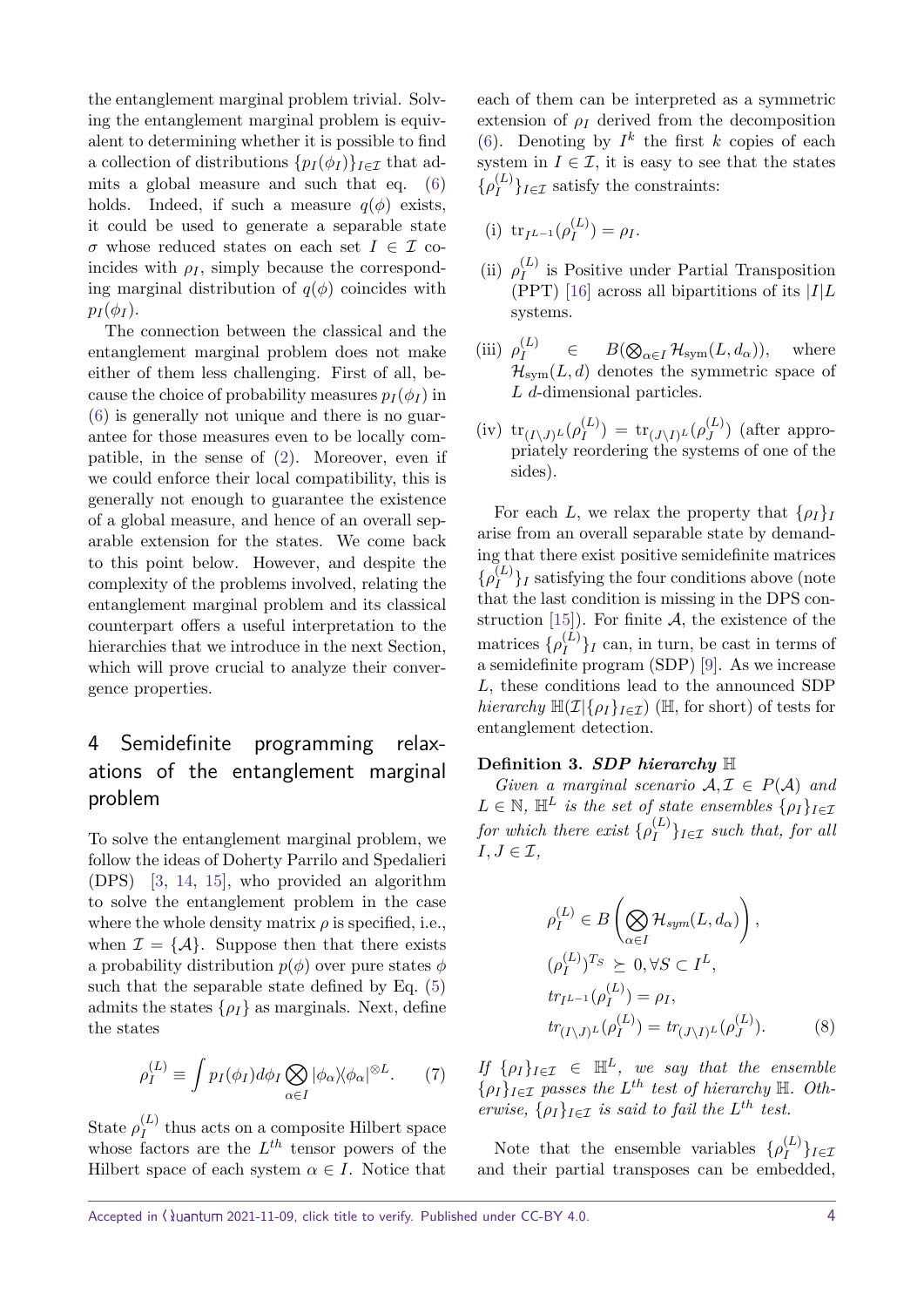through direct sum, into an overall positive semidefinite variable, whose diagonal blocks are subject to the linear/affine constraints above. That way, for each *L*, one arrives at the canonical form of a semidefinite program [\[9\]](#page-13-8).

Each level of the hierarchy H involves matrices acting on  $\bigotimes_{\alpha \in I} \mathcal{H}_{sym}(L, d_{\alpha})$ , see condition (iii). Since the dimension of  $\mathcal{H}_{\text{sym}}(L, d)$  is

$$
d_{\rm sym} = \left(\begin{array}{c} L+d-1\\d-1\end{array}\right) \sim O(L^{d-1}),\qquad (9)
$$

the size of the matrices  $\rho_I^{(L)}$  $I_I^{(L)}$  scales as  $O(L^{\sum_{\alpha \in I} (d_{\alpha}-1)})$ . Clearly, if the ensemble  $\{\rho_I\}_{I \in \mathcal{I}}$  fails the  $L^{\text{th}}$  SDP test of hierarchy H, then it cannot admit a separable extension. In such a predicament, the dual of the SDP [\[9\]](#page-13-8) will return a certificate of infeasibility, i.e., an entanglement witness in the form of a linear inequality  $\sum_I$ tr $(W_I \rho_I) \geq 0$  that is violated by the ensemble  $\{\rho_I\}_I$ .

In Appendix [B,](#page-15-0) we present also an alternative simplified hierarchy of SDPs  $\mathbb{H}(\mathcal{I})$  for those cases in which  $I \in \mathcal{I}$  contains an index  $\alpha_I$  that does not appear in any other set  $J \in \mathcal{I}, J \neq I$ . One can then provide a hierarchy where the system  $\alpha$ *I* is not *L*-times "extended" in the construction of the matrix variable  $\rho_I^{(L)}$  $I^{(L)}$ . Trivially, any ensemble  $\{\rho_I\}_I$  passing the  $L^{\text{th}}$  test of  $\mathbb{H}(\mathcal{I})$  will also pass the  $L^{\text{th}}$  test of  $\overline{\mathbb{H}}(\mathcal{I})$ . For some scenarios  $I$ , though, both hierarchies provide a similar approximation to the set of separable marginals and implementing  $\bar{\mathbb{H}}^L$  requires considerably fewer computational resources.

The natural question to ask is whether the SDP hierarchies defined here are complete, i.e., under which conditions  $\{\rho_I\}_I \in \mathbb{H}^L$  for all  $L$  implies that  $\{\rho_I\}_I$  admits a separable extension. To answer it, we exploit the connection to the classical marginal problem thanks to the following proposition, proven in Appendix [C](#page-16-0) and based on the linear maps introduced in [\[17\]](#page-13-16).

<span id="page-4-0"></span>**Proposition 4.** Let  $\{\rho_I\}_I \in \mathbb{H}^L$  or  $\{\rho_I\}_I \in \mathbb{H}^L$ . *Then, there exists an ensemble of fully separable states*  $\{\tilde{\rho}_I\}_I$ *, such that, for all*  $I \in \mathcal{I}$ *,* 

$$
\|\rho_I - \tilde{\rho}_I\|_1 \le 2 \left\{ 1 - \prod_{\alpha \in I, \alpha \ne \alpha_I} (1 - \epsilon(L, d_\alpha)) \right\},\tag{10}
$$

*where*

<span id="page-4-2"></span>
$$
\epsilon(L, d) = \frac{d}{2(d-1)} \times \min\{1 - x : P_{\lfloor L/2 + 1 \rfloor}^{d-2, L \pmod{2}}(x) = 0\},\tag{11}
$$

and  ${P_m^{\beta,\gamma}(x)}_{\beta,\gamma,m}$  *denote the Jacobi polynomials [\[18\]](#page-13-17).*

*Moreover, the separable states*  $\{\tilde{\rho}_I\}$ *I* are gen*erated by an ensemble*  $\{\tilde{p}_I(\phi_I)\}_I$  *of locally compatible distributions.*

By the properties of the zeros of the Jacobi polynomials [\[18\]](#page-13-17), it follows that, for  $L \gg d_{\alpha}$ , the right-hand side of [\(10\)](#page-4-1) tends to  $O\left(\frac{\sum_{\alpha \in I, \alpha \neq \alpha_I} d_{\alpha}^2}{I^2}\right)$  $L^2$  . The above proposition thus shows that the introduced hierarchies are a converging series of relaxations of the set of reduced states  $\{\rho_I\}_I$  admitting a decomposition [\(6\)](#page-2-3) generated by locally compatible probability measures.

However, since these compatibility conditions do not necessarily imply a solution to the classical marginal problem, the proposition is not a proof of convergence, as the states  $\{\tilde{\rho}_I\}_I$  are not necessarily the marginals of an overall separable state  $\sigma$  as in eq. [\(5\)](#page-2-2). In fact, suppose that there exists an ensemble  $\{\tilde{p}_{I}(\phi_{I})\}_{I}$  of locally compatible distributions which are *not* generated by an underlying global measure. Then, for *m* sufficiently high, one can find a similar counterexample with an ensemble of probability distributions  $\{\tilde{P}_I(a_I)\}$ of random variables  $\{a_{\alpha}\}_{{\alpha \in \mathcal{A}}}$  taking values in  $\{1, ..., m\}$ . In turn, such distributions can be used to build an ensemble  $\rho_I^{\text{noext}}$  of classical states of the form  $\rho_I^{\text{noext}} = \sum_{a_I} \tilde{P}(a_I) |a_I \rangle \langle a_I |$ , where  $\{|a_I\rangle : a_I \in \{1, ..., m\}^{|I|}\}\$ is the computational basis of  $(\mathbb{C}^m)^{\otimes |I|}$ . This ensemble is generated by locally compatible probability measures and yet there is no overall quantum state  $\sigma$  (separable or not) admitting  $\{\rho_I\}_I$  as reduced density matrices. For these cases, the hierarchy H is incomplete.

<span id="page-4-1"></span>Conversely, Proposition 1 guarantees convergence in all those classical marginal scenarios I where global compatibility follows from local compatibility. In Section [5](#page-5-0) and [6](#page-9-0) we present several such scenarios for systems of finite and infinite size, and analyse the corresponding entanglement marginal problems. These examples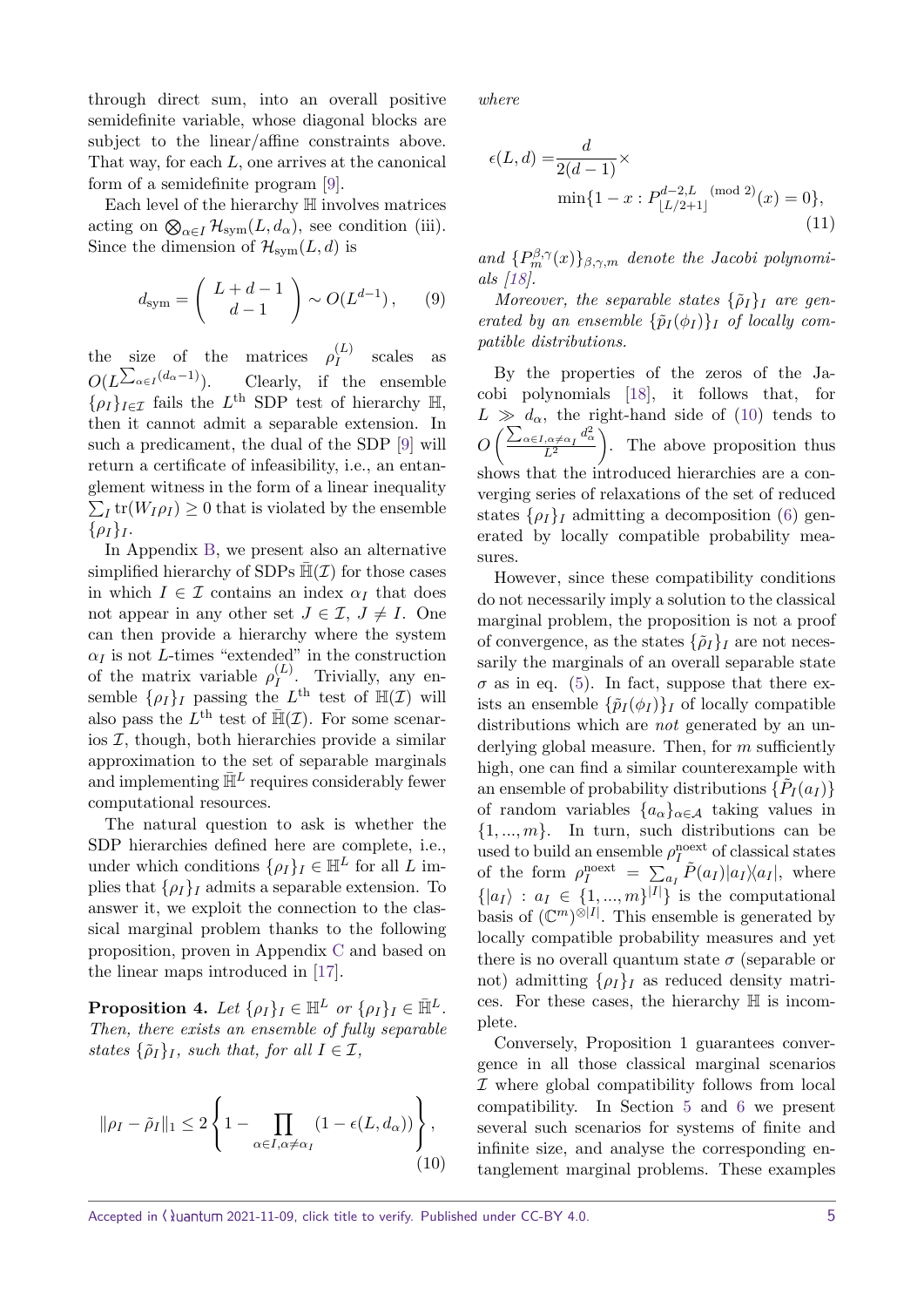illustrate the applicability of hierarchies H*,* H¯ to detect entanglement in relevant experimental situations.

# <span id="page-5-0"></span>5 Finite systems

In this section we present marginal scenarios for finite systems,  $\mathcal{I} \subset P(\mathcal{A})$ , with  $|\mathcal{A}| < \infty$ , where the hierarchies  $\mathbb{H}, \mathbb{H}$  completely solve the entanglement marginal problem.

First, we need to introduce some graph notation. A graph  $\mathcal{G} = (V, E)$  is defined by a collection of indices *V*, called vertices, together with a set *E* of pairs of vertices  $\{v_i, v_j\}$ , called edges. Two vertices  $v_i, v_j$  are said to be connected if there exists an edge  $e \in E$  such that  $v_i, v_j \in e$ . A clique is a set of pair-wise connected vertices, and a maximal clique *C* is a clique such that, for any  $v \in V, v \notin C, C \cup \{v\}$  is not a clique. A *graph cycle* is a sequence of vertices  $(v_i)_{i=1}^m$  in *V* such that  $v_1 = v_m$  and  $v_i, v_{i+1}$  are connected for  $i = 1, ..., m - 1$ . A *chord* in a graph cycle is an edge that does not form part of the cycle but nonetheless connects two vertices of it, and a chordal graph is a graph such that any cycle of length 4 or higher has a chord. Chordal graphs find several applications in semidefinite programming and combinatorial optimization because of their many appealing properties. It is well known that it is very efficient to find both a perfect elimination ordering for the vertices of a chordal graph and an arrangement of its maximal cliques so to fulfil the so-called running intersection property. While these properties are related (see for instance [\[19\]](#page-13-18)), the second has a clearer connection to the entanglement marginal problem, as we will show in the following.

Given  $A, \mathcal{I}$ , define a graph  $\mathcal G$  with vertices given by the letters of  $A$ , and join with an edge every pair of vertices  $\alpha, \beta$  such that  $\alpha, \beta \in I$  for some  $I \in \mathcal{I}$ . In the following, we will refer to  $G$  as the *dependency graph* of  $I$ . The following proposition provides a sufficient condition for a marginal scenario  $A, \mathcal{I} \in P(A)$  to have a trivial classical marginal problem.

<span id="page-5-1"></span>**Proposition 5.** Let  $A, I \in P(A)$  be a marginal *scenario, and let* G *be its corresponding dependency graph. If* G *is chordal and the elements of* I *are its maximal cliques, then any ensemble of locally compatible probability distributions*  ${\lbrace \tilde{p}_I \rbrace}_{I \in \mathcal{I}}$  *admits a global measure.* 

This proposition is a well-known fact in combinatorial optimization [\[20\]](#page-14-1) and relates to the running intersection property mentioned above. For completeness, we include a proof in Appendix [D.](#page-16-1) Combining Propositions [4](#page-4-0) and [5,](#page-5-1) we arrive at our first main result.

<span id="page-5-2"></span>**Theorem 6.** Let  $A, \mathcal{I} \in P(A)$  be a marginal *scenario such that the dependency graph of* I *is chordal and each*  $I \in \mathcal{I}$  *is one of its maximal cliques.* Let  $\{\rho_I\}_{I \in \mathcal{I}} \in \bar{\mathbb{H}}^L$ *. Then, there exists a separable state σ such that*

$$
\|\sigma_I - \rho_I\|_1 \le O\left(\frac{\sum_{\alpha \in I, \alpha \ne \alpha_I} d_{\alpha}^2}{L^2}\right),\tag{12}
$$

*for all*  $I \in \mathcal{I}$ *.* 

As we argue in the next section, there exist relevant experimental scenarios with a chordal dependency graph. For those, the above theorem guarantees that  $\bar{H}$  provides a complete entanglement characterization.

Moreover, Theorem [6](#page-5-2) can be useful to characterize the set of separable ensembles even in marginal scenarios where the dependency graph is not chordal. Indeed, suppose that we wish to decide whether the ensemble of density matrices  $\{\rho_I\}_{I \in \mathcal{I}}$  are the marginals of an overall separable state, but the dependency graph  $\mathcal G$  of  $\mathcal I$  is not chordal. Let  $\mathcal G$  be a chordal graph with vertices A such that G is a subgraph of  $\overline{G}$ , and call  $\overline{T}$  the set of maximal cliques of  $\overline{G}$ . Since  $G$  is a subgraph of  $\overline{G}$ , it follows that there exists a function  $c: \mathcal{I} \to \overline{\mathcal{I}}$  such that  $I \subset c(I)$ , for all  $I \in \mathcal{I}$ . Thus, by Theorem [6,](#page-5-2) the following hierarchy of SDPs fully characterizes separability in  $\mathcal{I}:$ 

<span id="page-5-3"></span>
$$
\exists \{\rho_I\}_{\bar{I}\in\bar{\mathcal{I}}}\in \bar{\mathbb{H}}^L(\bar{\mathcal{I}}),
$$
  
such that  $\text{tr}_{c(I)\backslash I}(\rho_{c(I)}) = \rho_I, \forall I \in \mathcal{I}.$  (13)

In graph-theoretic terminology, we would say that  $\mathcal G$  is a *chordal completion* of  $\mathcal G$ , and, to minimize the time and space complexity of the hierarchy above, we need that the size of the maximal clique of  $\overline{G}$  be as small as possible. Finding the chordal completion of an arbitrary graph with minimum maximum clique size is known to be an NP-complete problem [\[21\]](#page-14-2). However, for fixed  $k \in \mathbb{N}$ , deciding whether a graph admits a chordal completion of maximum clique size *k* or less is a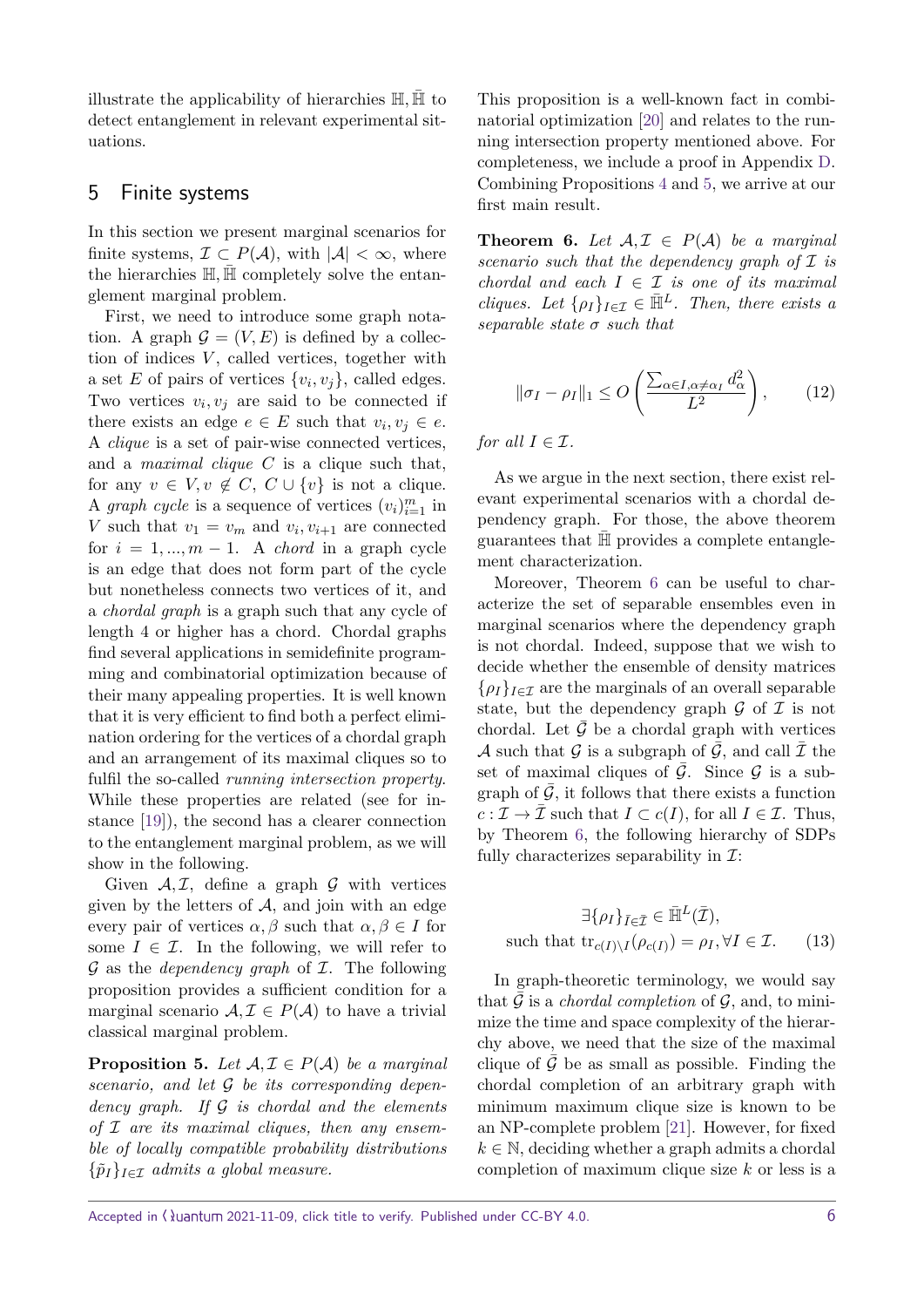<span id="page-6-0"></span>

Figure 2: **The star configuration.** The dependency graph consists of the edges  $I_j \equiv \{1, j\}$ , for  $j =$ {2*, ..., n*}.

problem that can be solved in linear time on  $|\mathcal{A}|$ [\[22\]](#page-14-3). Since *k* is fixed by our computer memory, it follows that, for any entanglement marginal problem, we can use the algorithm in [\[22\]](#page-14-3) to assess if there exists a tractable SDP hierarchy of the form [\(13\)](#page-5-3) to tackle it.

Graphs admitting a chordal completion with maximum clique size *k* + 1 are called partial *k*trees, and they have been studied extensively. They include cactus graphs, pseudoforests, series-parallel graphs, outerplanar graphs, Halin graphs and Apollonian networks [\[23\]](#page-14-4). If the dependency graph of a given marginal scenario belongs to one of such families, then one can solve the corresponding entanglement marginal problem efficiently. As we will analyse in detail next, the above families of graphs comprise some experimentally relevant scenarios for entanglement detection in many-body quantum systems.

#### 5.1 Particles in a star configuration

Consider first the scenario where we have access to all the two-body reduced states  $\{\rho_{1j}\}_{j=2}^n$ of particle 1 and each of the remaining particles  $\{2, ..., n\}$ . Determining whether the overall state of the system is entangled amounts to solving the entanglement marginal problem for  $\mathcal{I} = \{I_j : j = 2, ..., n\}$ , with  $I_j \equiv \{1, j\}$ . The corresponding dependency graph is shown in Figure [2.](#page-6-0)

By simple inspection, we notice that the graph is chordal. Moreover, for  $j \neq 1$ , system *j* only appears in  $I_j$ . Hence, by Proposition [4,](#page-4-0) the hierarchy  $\overline{\mathbb{H}}$ , with  $\alpha_j = j$  for  $j = 2, ..., n$ , is convergent. Writing it explicitly, the SDP corresponding to the *L*-th level of  $\overline{\mathbb{H}}$  reads as follows

<span id="page-6-1"></span> $\exists \{ \rho_{a_1 a_2 ... a_L b | j} \in B(\mathcal{H}_{sym}(L, d_1) \otimes \mathcal{H}_{d_j}) \}_{j=2}^n$ s.t.∀ *j* ∈ {2*, . . . , n*} :  $(i)$   $\rho_{a_1a_2...a_Lb|j} \geq 0$ , (ii)  $\text{tr}_{(a_2...a_L)}(\rho_{a_1a_2...a_Lb|j}) = \rho_{1j}$  (14)  $\left(\text{iii}\right) \rho_{a_1 a_2 ... a_L b | j}^{T_{a_1 ... a_k}} \geq 0 \quad k = 1, ..., L$ and  $\forall k \in \{3, ..., n\}$ :  $(iv)$   $\text{tr}_b(\rho_{a_1a_2...a_Lb|2}) = \text{tr}_b(\rho_{a_1a_2...a_Lb|k})$ 

Note that, in this case, implementing  $\mathbb{H}^{L}(\mathcal{I})$ would require optimizing over positive semidefinite matrix variables  $\rho_I^{(L)}$  $Q(L^{d_1+d_j-2}),$ each of them acting on the space  $\mathcal{H}^{L,d_1}_{sym} \otimes \mathcal{H}^{L,d_j}_{sym}$ . Running  $\bar{\mathbb{H}}^L(\mathcal{I})$ , on the contrary, just requires extending system 1, and so the corresponding positive semidefinite matrix variables are of size  $O(L^{d_1-1}).$ 

Let us then see how the hierarchy [\(14\)](#page-6-1) performs in practice. Suppose that all systems are qubits  $(d_j = 2 \text{ for } j = 1, ..., n)$ , and  $n = 4$ . Let *X, Y, Z* denote the Pauli matrices, and consider the problem of computing the separable energy of the Hamiltonian  $H = X_1 X_2 + Y_1 Y_3 + Z_1 Z_4$ , i.e., we wish to minimize the term

$$
\operatorname{tr}(\rho_{I_2} X \otimes X) + \operatorname{tr}(\rho_{I_3} Y \otimes Y) + \operatorname{tr}(\rho_{I_4} Z \otimes Z) \tag{15}
$$

over all ensembles  $\{\rho_I : I \in \mathcal{I}\}\$ admitting a separable extension.

An SDP optimization over  $\{\rho_I : I \in \mathcal{I}\}\in \bar{\mathbb{H}}^2$ returns the exact value  $-\sqrt{3} \approx -1.7320$ , achievable by the product state

$$
\sigma = \frac{\mathbb{I} + \frac{X+Y+Z}{\sqrt{3}}}{2} \otimes \frac{\mathbb{I} - X}{2} \otimes \frac{\mathbb{I} - Y}{2} \otimes \frac{\mathbb{I} - Z}{2}.
$$
 (16)

This optimization, and all the following ones, was carried out using the MATLAB optimization package YALMIP [\[24\]](#page-14-5), in combination with the SDP solver Mosek [\[25\]](#page-14-6).

It is interesting to compare the exact value − 3 with that obtained by minimizing *H* instead over ensembles of separable states  $\{\rho_I : I \in \mathcal{I}\}\$ satisfying local compatibility. For two-qubit systems, the PPT condition is equivalent to separability [\[26\]](#page-14-7): this allows us to carry out such an optimization exactly via SDP. The result is −3. This example shows that the set of locally compatible separable states can be a very bad outer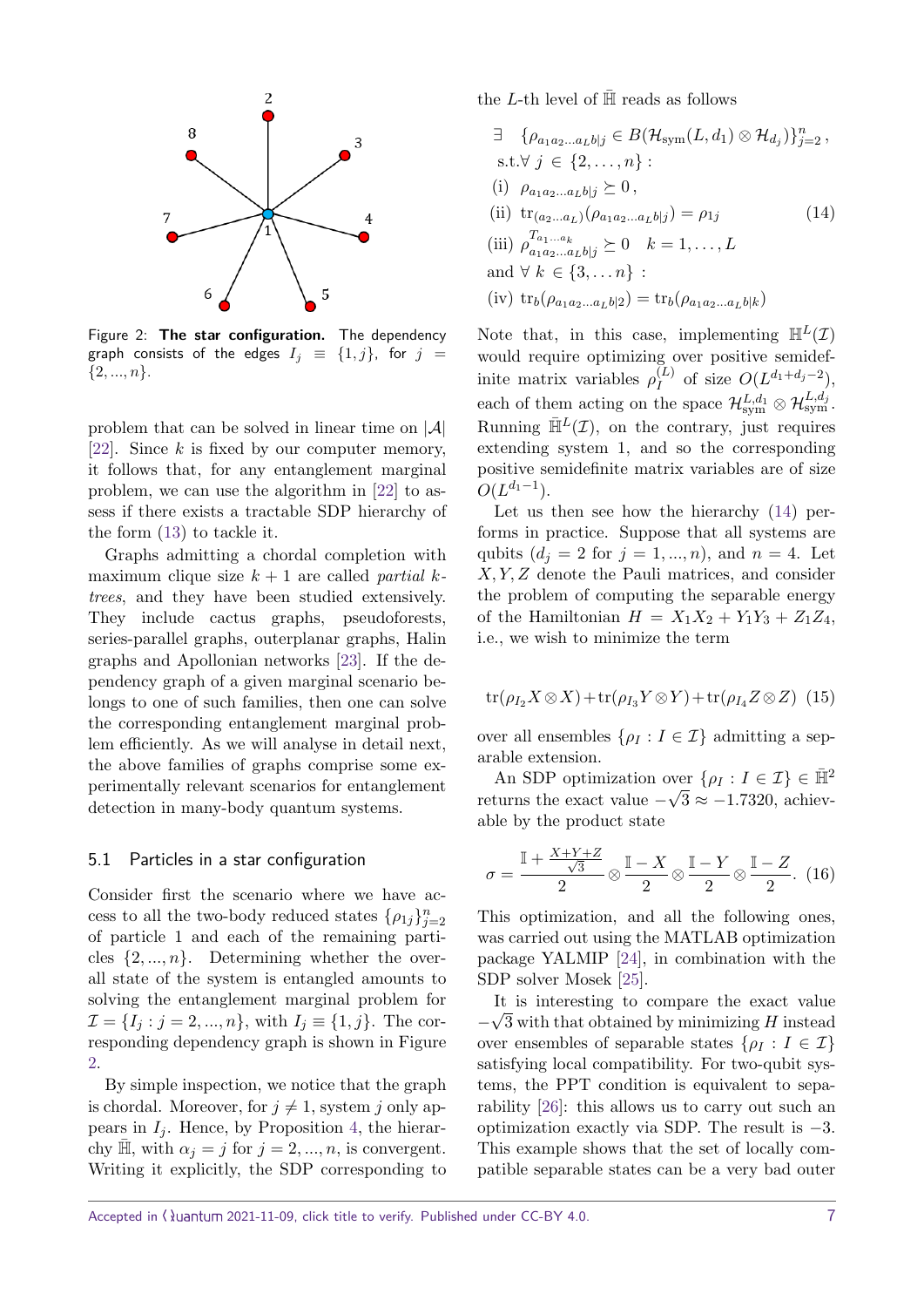<span id="page-7-2"></span>

Figure 3: **The 1D case.** Left: the dependency graph of a 1D chain with open boundary conditions, given access to nearest neighbors. Right: the dependency graphs for the 1D case under closed boundary conditions. The solid lines indicate the original dependency graph. Adding extra edges (dashed lines), we obtain a chordal graph, with maximal cliques of the form  $\{1, j, j+1\}$ .

approximation to the set of ensembles admitting a separable extension. Moreover, as proven in [\[12,](#page-13-11) [27,](#page-14-8) [28\]](#page-14-9), this is so even when one demands in addition the existence of an overall quantum state for the state ensemble. The need of constructions like our hierarchies to address the entanglement marginal problem is thus vindicated.

#### <span id="page-7-3"></span>5.2 Particles in a line

Let us consider next the very natural experimental scenario with particles  $A = \{1, ..., n\}$  distributed in a line. We are given access to the reduced density matrices of the nearest neighbors  $\rho_{jj+1}$  for  $j = 1, ..., n - 1$ . Namely,  $\mathcal{I} = \{I_j\}_{j=1}^{n-1}$ with  $I_j = \{j, j+1\}$ . The dependency graph of  $\mathcal{I}$ , a linear graph, is again chordal, and  $\{I_i\}_i$  are its maximal cliques. Therefore, the SDP hierarchies  $H$ ,  $H$  are complete. In this case, the complexity of implementing one or the other is similar, so from now on, we will stick to H. For the sake of clarity, let us state explicitly the SDP corresponding to the *L*-th level of such hierarchy, namely

<span id="page-7-1"></span>
$$
\exists \{ \rho_{a_1...a_L b_1...b_L | j} \in B(\mathcal{H}_j) \}_{j=1}^{n-1},
$$
\ns.t.  $\forall j \in \{1, ..., n-1\}$ :\n(i)  $\rho_{a_1...a_L b_1...b_L | j} \succeq 0$ \n(ii)  $\text{tr}_{(a_2...a_L b_2...b_L)}(\rho_{a_1...a_L b_1...b_L | j}) = \rho_{jj+1}(17)$ \n(iii)  $\rho_{a_1...a_L b_1...b_L | j}^{\text{T}_{a_1...a_L} \text{T}_{b_1...b_L}} \succeq 0 \quad k, l = 1, ..., L$ \n(iv)  $\text{tr}_{(a_1...a_L)}(\rho_{a_1...a_L b_1...b_L | j})$ \n
$$
= \text{tr}_{(b_1...b_L)}(\rho_{a_1...a_L b_1...b_L | j+1}),
$$

where  $\mathcal{H}_j \equiv \mathcal{H}_{sym}(d_j, L) \otimes \mathcal{H}_{sym}(d_{j+1}, L)$ .

As in the star configuration, the cost of implementing the  $L^{th}$  test of  $\mathbb H$  on the line, and hence certifying that the ensemble is  $O(1/L^2)$ -close to that of a separable state, is just polynomial on the system size *n*. In fact, even though the number of SDP matrix variables is linear in *n*, their size is independent of *n*. This allows one to tackle systems of hundreds of sites in a normal desktop, as we see next.

For our example, we take a 1-D Ising-like model, represented by the 2-local Hamiltonian  $H = -(1/2) \sum_{j=0}^{n-1} X_j Y_{j+1}$  with periodic boundary conditions. As shown in [\[12\]](#page-13-11), in the limit  $n \to \infty$ , any quantum state with support in the (very) degenerate ground state space of this Hamiltonian is entangled.

The nearest-neighbour reduced density matrices of the thermal state  $\rho_{\beta} = e^{-\beta H}/Z$  can be computed efficiently by performing a Jordan-Wigner transform and following the methods of [\[29\]](#page-14-10) (see also [\[7\]](#page-13-6)). We wish to determine the critical inverse temperature  $\beta_S$  for which the nearestneighbour two-body marginals of  $\rho_{\beta_S}$  admit a separable extension.

Note that there exist quantum systems with more than one critical separability temperature, i.e., the thermal state of a system can be entangled for very low temperatures, separable for moderately low temperatures, entangled for moderately high temperatures and separable for very high temperatures *[1](#page-7-0)* . According to our numerical tools, though, the Hamiltonian *H*, as well as the Hamiltonians that we will next introduce in this section, seems to have a single critical temperature.

As shown in Figure [4,](#page-9-1) implementing the hi-erarchy [\(17\)](#page-7-1) at level  $L = 2$  allows us to upper bound the exact value of  $\beta_S$  for systems of up to few hundred particles. More specifically, the nearest-neighbor density matrices of the thermal state of *H* did not satisfy conditions [\(17\)](#page-7-1) for inverse temperatures *β* slightly greater than the values plotted in Figure [4.](#page-9-1) Curiously, increasing the level to  $L = 3$  does not decrease our upper bounds on the critical temperature.

<span id="page-7-0"></span>

|       |  | <sup>1</sup> A two-qubit Hamiltonian, generated by ran- |  |  |
|-------|--|---------------------------------------------------------|--|--|
| dom   |  | sampling, that exhibits such an aber-                   |  |  |
|       |  | rant thermodynamical behavior is given by               |  |  |
| $h =$ |  | 1.3398  0.9526  0.2617  1.8461                          |  |  |
|       |  | $0.9526$ $0.8519$ $0.2829$ $-1.1422$                    |  |  |
|       |  | $0.2617$ $0.2829$ $-2.2228$ $0.7696$                    |  |  |
|       |  | $1.8461 -1.1422 0.7696 0.0476$                          |  |  |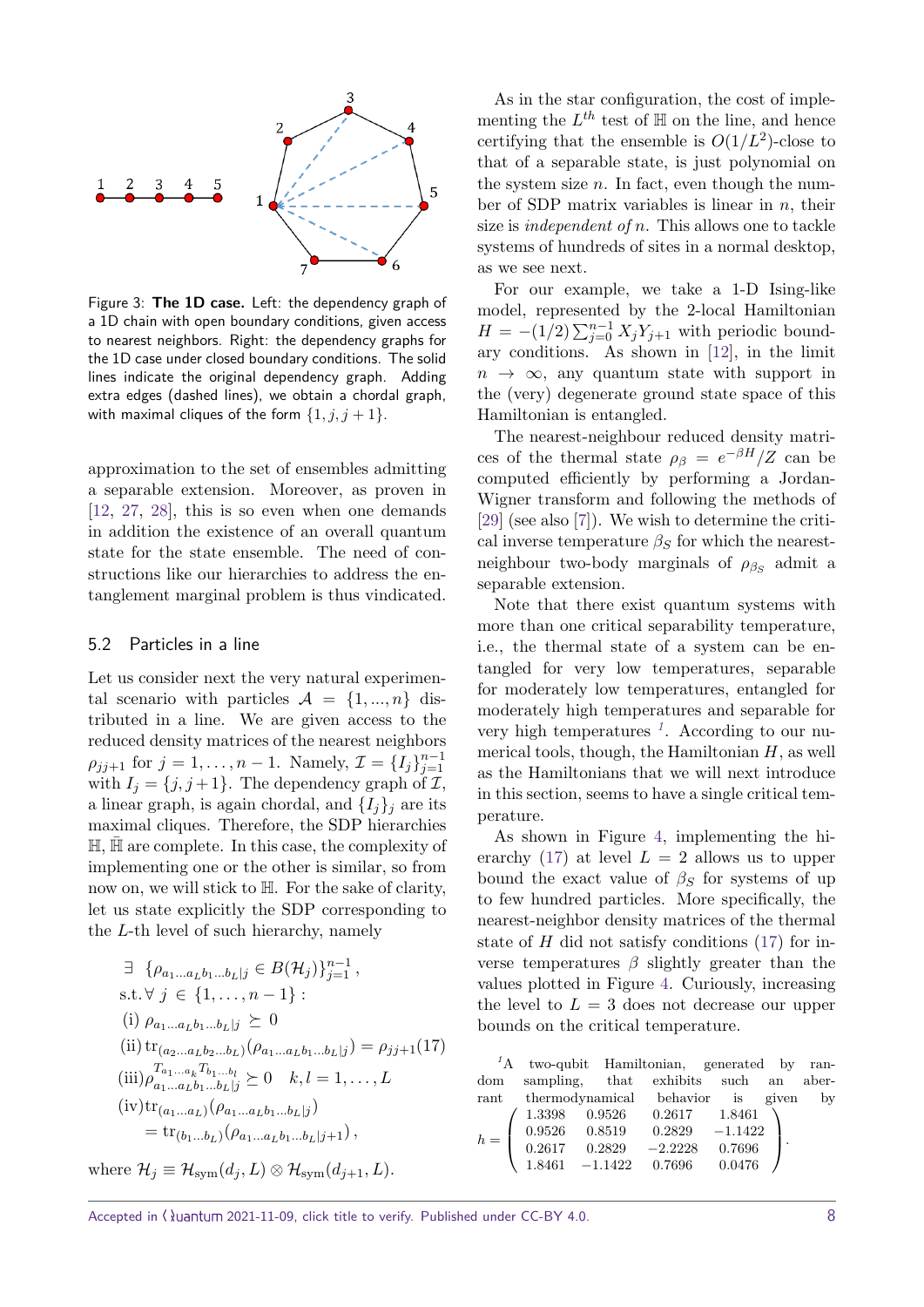Determining (or at least upper-bounding) the critical temperature below which the thermal state of a many-body system is entangled had already been considered in several works [\[5,](#page-13-4) [30,](#page-14-11) [31,](#page-14-12) [32,](#page-14-13) [33,](#page-14-14) [34,](#page-14-15) [35,](#page-14-16) [36\]](#page-14-17). Most of the above methods rely on a specific entanglement witness based on linear or nonlinear functions of some reduced density matrices of the system. Our technique encompasses all these methods, at least in the asymptotic limit of convergence of the hierarchy, when applied to the same marginal scenario. Let us also mention that most of the previous works focus on translationally invariant models for which we dedicate a specific comparison in the next Section. A more interesting comparison can be made with the approach in [\[5\]](#page-13-4), where the authors tackle this problem via spinsqueezing inequalities. To do so, they must assume that all two-body correlators are available, i.e., the authors are working in the marginal scenario  $\mathcal{I}' = \{\{j,k\} : j > k\}.$  Even though spinsqueezing inequalities do not fully characterize the set of all separable two-party correlators, it is interesting to see whether they are advantageous with respect to (complete) methods of entanglement detection via nearest-neighbor correlations.

In this regard, we find that spin-squeezing inequalities are not able to detect the entanglement of the thermal state of the Hamiltonian above, not even at zero temperature. On the other hand, when applied to detect the entanglement of the thermal state of the Heisenberg model,  $\text{with } H = \sum_{i=1}^{n-1} (X_i X_{i+1} + Y_i Y_{i+1} + Z_i Z_{i+1}),$  spinsqueezing inequalities do offer an advantage, as they provide smaller upper bounds on  $\beta_S$  than level *L* = 2 of hierarchy [\(17\)](#page-7-1) for *n* = 3*, ...,* 8. Since higher orders of the hierarchy did not seem to improve the bound on the critical temperature, we conjecture that, for some range of temperatures where the thermal state of the Heisenberg Hamiltonian is entangled, there exist separable states with the same nearest-neighbor correlators (but different two-body correlators).

The advantages of spin-squeezing inequalities seem to disappear, however, when the system under consideration is not translation-invariant. To prove this point, we consider spin-glass systems with a Hamiltonian of the form  $H_{\bar{\alpha}} =$  $\sum_i \alpha_i (X_i X_{i+1} + Y_i Y_{i+1} + Z_i Z_{i+1}),$  where  $(\alpha_i)_i$  are random variables, independently sampled from a uniform distribution in the interval [0*,* 1]. We

<span id="page-8-0"></span>

| System size | η    |
|-------------|------|
| 3           | 0.74 |
| 4           | 0.75 |
| 5           | 0.78 |
| 6           | 0.81 |
| 7           | 0.81 |
| Ω           | 0.83 |

Table 1: Fraction of times *η* that the second level of the hierarchy [\(17\)](#page-7-1) produced an upper bound on  $B<sub>S</sub>$  (for the random Hamiltonian  $H_{\overline{\alpha}}$ ) greater than that obtained through spin-squeezing inequalities.

considered systems of size  $n = 3, ..., 8$ . For each system size we generated 600 such random Hamiltonians and used spin-squeezing inequalities, as well as the level  $L = 2$  of hierarchy [\(17\)](#page-7-1), to ascertain which method produced smaller upper bounds on  $\beta_S$ . The results are shown in Table [1.](#page-8-0) As the reader can appreciate, the second level of the hierarchy [\(17\)](#page-7-1) provides better bounds for  $\beta$ *S* in most of the cases, and the advantage seems to grow with the system size.

#### 5.3 Particles in a ring

Let us now complicate our 1D scenario by closing the spin chain, i.e., by assuming that we are given the knowledge also of  $\rho_{1n}$ . In the power set notation, such a scenario corresponds to choosing the sets of indices  $I_j = \{j, j \text{ mod } n + 1\}$ , for  $j = 1, \ldots, n$ . This example is useful to illustrate how one can deal with situations in which the dependency graph G of  $\mathcal{I} = \{I_j\}_j$  is not chordal, see Figure [3.](#page-7-2) Hence, in this scenario local compatibility of marginal probability distributions does not imply global compatibility. Thus, a modification of [\(17\)](#page-7-1) by simply introducing an additional symmetric extension  $\rho_{a_1...a_Lb_1...b_L|n}$  of the reduced density matrix  $\rho_{1n}$  would lead to a sound but not convergent hierarchy of relaxations.

As explained above, one can derive a convergent SDP hierarchy for this marginal scenario by completing the original dependency graph  $\mathcal G$ of  $I$ . In this regard, Figure [3](#page-7-2) shows a possible chordal completion  $\bar{\mathcal{G}}$  for  $\mathcal{G}$ , consisting in selecting one of the nodes (say, node 1) and adding edges with respect to any other node. The maximal cliques of the new (chordal) graph are now  $I_j \equiv \{1, j+1, j+2\}$ , for  $j = 1, ..., n-2$ . Call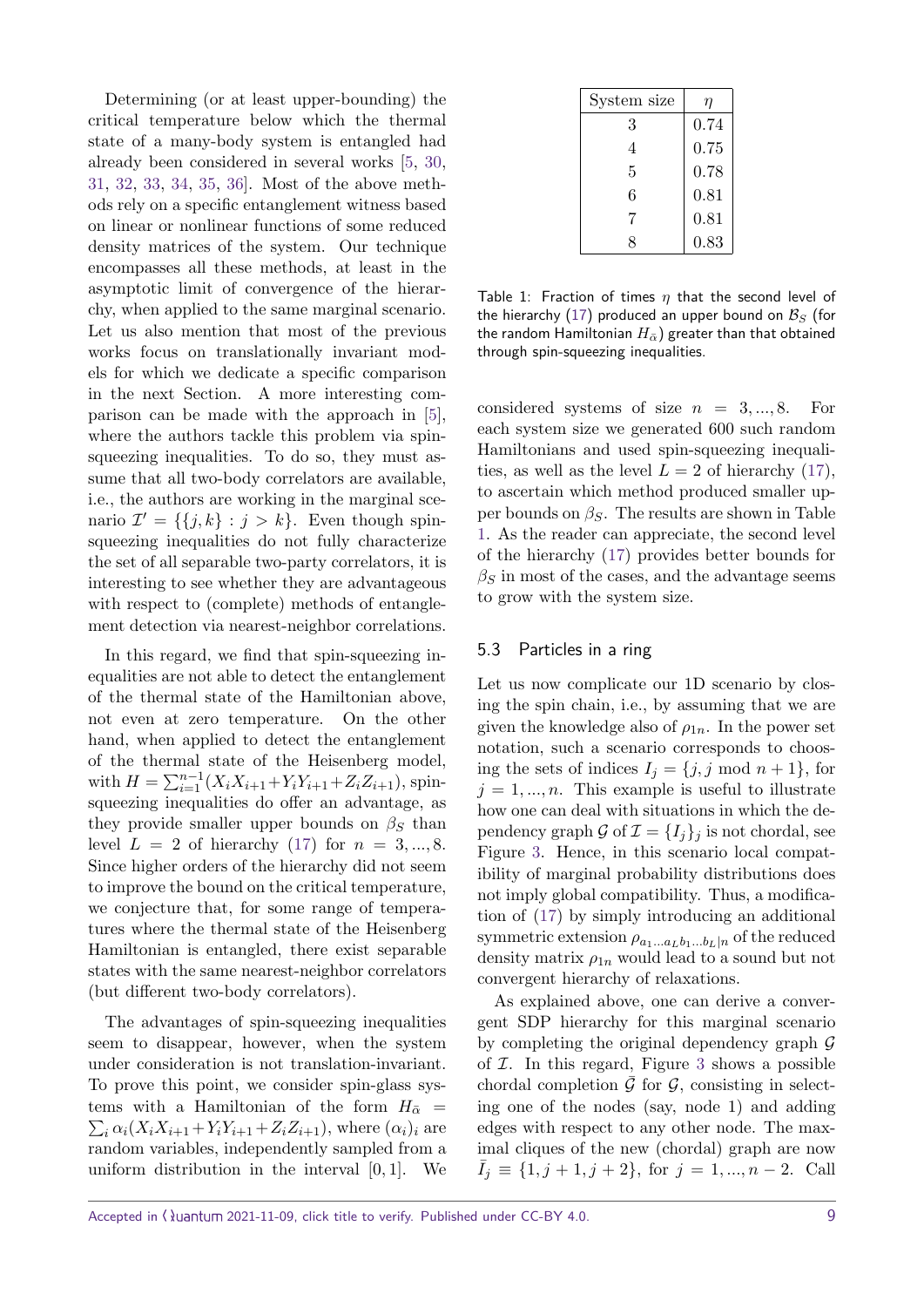<span id="page-9-1"></span>

Figure 4: Upper bounds on the critical inverse temperature of separability for the thermal state of  $H =$  $-(1/2)\sum_{j=0}^{n-1}X_jY_{j+1}$ , as a function of the number of particles. The results are obtained by the hierarchy  $\mathbb H$ at the level  $L = 2$  for a scenario where all the nearneighbours two-body reduced states are given. The plot compares the critical *β* between the case where the information of the boundary term  $\rho_{1n}$  is given (red) or not (orange). Although the hierarchy for both cases has a favourable scaling with *n*, we decided to show only results that require less than a few hours of computation in a normal laptop.

 $\overline{\mathcal{I}}$  the set of all such sets. Based on these facts, to solve the 1D entanglement marginal problem for nearest-neighbour states with closed boundary conditions, we consider a slightly modified SDP hierarchy whose  $L^{th}$  level is given by:

$$
\exists \{\bar{\rho}_{\bar{I}}\}_{\bar{I} \in \bar{\mathcal{I}}} \in \mathbb{H}^{L}(\bar{\mathcal{I}}) \text{ s.t.}
$$
  
\n
$$
\text{tr}_{1}\bar{\rho}_{\bar{I}_{j}} = \rho_{j+1j+2}, \text{ for } j = 1, ..., n-2,
$$
  
\n
$$
\text{tr}_{3}\bar{\rho}_{\bar{I}_{1}} = \rho_{12}, \text{tr}_{n-1}\bar{\rho}_{\bar{I}_{n-2}} = \rho_{1n}.
$$
 (18)

This hierarchy is now complete. Moreover, by Theorem [6](#page-5-2) and the monotonicity of the trace distance, it follows that, for any ensemble  $\{\rho_I\}_{I \in \mathcal{I}}$ of states passing the *L th* level, there exists a separable state  $\sigma$  with  $\|\rho_I - \sigma_I\|_1 \leq O\left(\frac{3d^2}{L^2}\right)$  $\frac{3d^2}{L^2}$ , for all  $I \in \mathcal{I}$ .

Remarkably, in the 1D case considered here, the polynomial scaling with *n* of the computational effort of [\(18\)](#page-9-2) is preserved, since the size of the sets  $\bar{I}_j$  is independent of *n*. Thanks to this favourable scaling, we can use [\(18\)](#page-9-2) to upper bound the critical temperatures for entanglement in the 1D model defined above for the case of periodic boundary conditions as well, the results appearing in Figure [4.](#page-9-1)

Before moving on, some comments on related work are in order. In [\[37\]](#page-14-18) it was noticed that, for 1D Hamiltonians with closed or open boundary

conditions, the minimum energy achievable via mean field theory (namely, the separable energy) can be computed up to a fixed error with time complexity polynomial on the system size using  $\epsilon$ -nets. The hierarchies introduced here provide a similar result: by optimizing the energy over the set of marginals compatible with H, one obtains lower bounds to the mean field energy, whose distance to the exact results can be controlled by adjusting the hierarchy level.

# <span id="page-9-0"></span>6 Infinite systems with symmetries

The previous tools can be even applied to solve the entanglement marginal problem for infinite systems, that is, with  $|\mathcal{A}| = \infty$ . Of course, the most general instance of the problem is out of reach because it requires specifying an infinite number of reduced states. However, the problem can be solved in some instances where the global system is supposed to satisfy a symmetry. The connection to the classical marginal problem plays again an important role.

## 6.1 Infinite symmetric scenarios where the entanglement marginal problem is trivial

<span id="page-9-2"></span>In section [6.2](#page-10-0) we will show how, with minor modifications, hierarchy H can be used to fully characterize the marginals of 1D separable TI quantum states. Before getting there, though, it is worth exploring in which situations implementing H would be an overkill. In fact, as we next prove, if the system under study satisfies certain symmetries present in most studied models in statistical physics, then the entanglement marginal problem can be solved with relative ease.

Consider a scenario where physical systems lie on the sites of a two-dimensional square lattice. That is,  $A = \mathbb{Z}^2$  and  $d_{\alpha} = d$  for all  $\alpha \in A$ . We suppose the overall quantum state  $\rho$  describing the systems in the lattice to be TI and also symmetric under reflections of the vertical and horizontal axes. This scenario appears quite frequently in statistical physics. At any temperature, the thermal state of any lattice Hamiltonian that is both translation and reflection invariant is described by a lattice state  $\rho$  with these two symmetries.

In this context, consider the entanglement marginal problem with  $\mathcal{I} = \{(x, y) + \hat{I} : x, y \in \mathbb{Z}\};$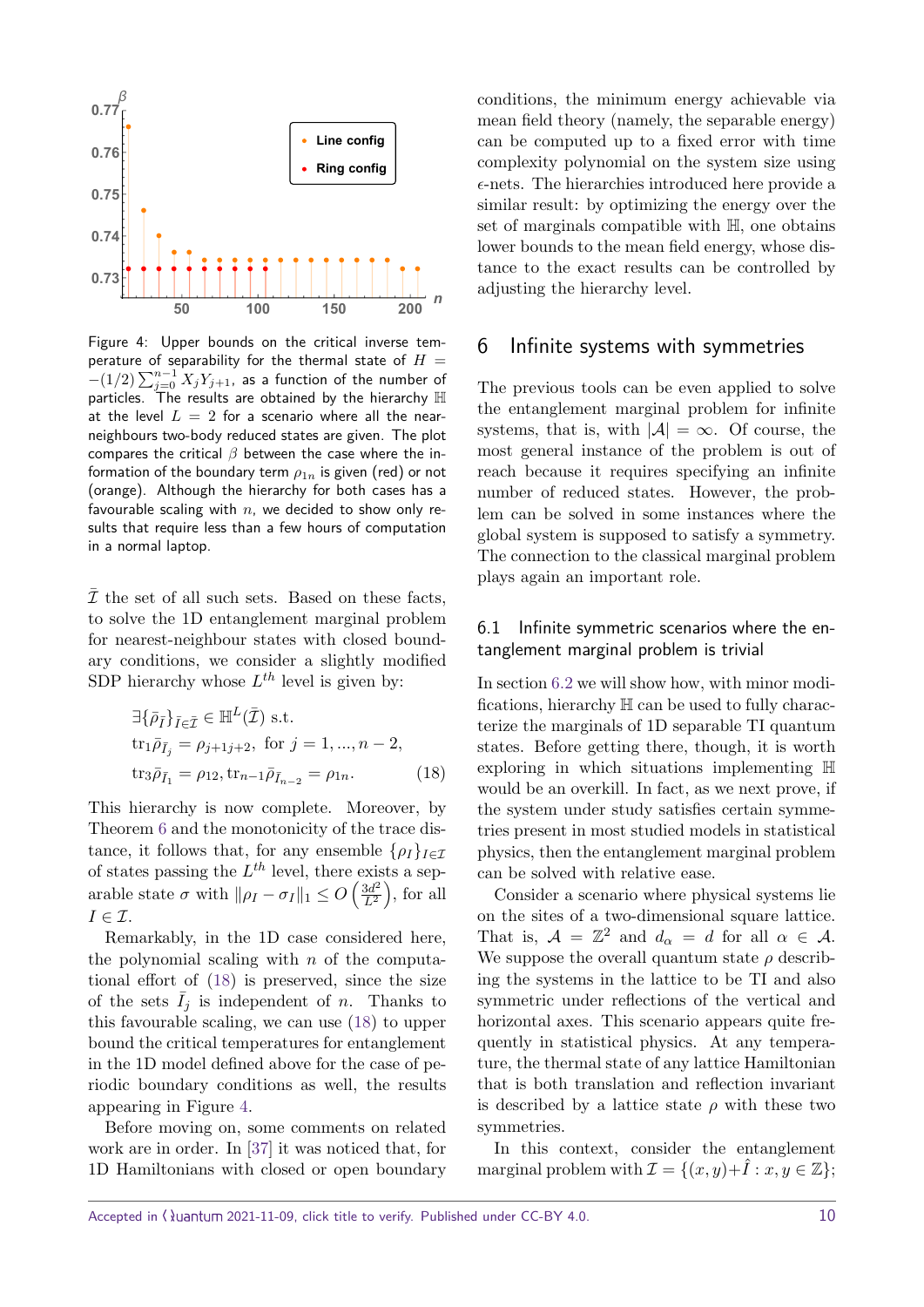where  $\hat{I} = \{(x, y) : x, y = 1, 2\}$ , i.e., we consider all the  $2 \times 2$  plaquettes. By translation invariance, we have that  $\rho_I = \rho_J =: \hat{\rho}$ , for all  $I, J \in \mathcal{I}$ . The input of the entanglement marginal problem is therefore finite: it suffices to provide the 4-partite experimental matrix  $\hat{\rho}$ , which we take to act on the sites in  $\hat{I}$ . Furthermore, by reflection symmetry we have that  $\hat{\rho}$  is invariant under the permutation operators  $\mathcal{P}_H$ ,  $\mathcal{P}_V$ , where  $H(V)$ denotes the permutation that exchanges systems  $(x, 1)$  and  $(x, 2)$  for  $x = 1, 2$   $((1, y)$  and  $(2, y)$  for  $y = 1, 2$ .

In this scenario, the marginal entanglement problem is trivial, in the following sense:  $\hat{\rho}$  is the marginal of a separable TI reflection invariant (RI) quantum state if  $\hat{\rho}$  is separable and invariant under the permutations  $\mathcal{P}_H, \mathcal{P}_V$ . The "only if" implication is trivial; in the next lines we prove the "if" part.

Let  $\hat{\rho}$  be a 4-partite fully separable quantum state, invariant under  $\mathcal{P}_H$ ,  $\mathcal{P}_V$ . Then, there exists a measure  $p_i(\phi_i)d\phi_i$  generating  $\hat{\rho}$ . Consider now the measure defined by

$$
\hat{p}_{\hat{I}}(\phi_{\hat{I}}) = \frac{1}{4} \sum_{\pi \in \{\mathbb{I}, H, V, HV\}} p_{\hat{I}}(\phi_{\pi(\hat{I})}). \tag{19}
$$

This measure is symmetric under the action of *H, V* on the 4-dimensional vector  $\phi_{\hat{I}}$ . Moreover, it generates the separable state

$$
\frac{1}{4} \left( \hat{\rho} + \mathcal{P}_H \hat{\rho} \mathcal{P}_H^{\dagger} + \mathcal{P}_V \hat{\rho} \mathcal{P}_V^{\dagger} + \mathcal{P}_V \mathcal{P}_H \hat{\rho} (\mathcal{P}_V \mathcal{P}_H)^{\dagger} \right) = \hat{\rho}.
$$
\n(20)

In [\[38\]](#page-14-19), it is shown that any reflection-invariant distribution  $\hat{p}_{\hat{I}}(\phi_{\hat{I}})$  defined on a 2 × 2 plaquette admits an extension  $\hat{p}(\phi)$  to the whole square lattice that is also TI and RI. It follows that *ρ*ˆ admits a TI, RI separable extension given by  $\hat{p}(\phi)$ .

Unfortunately, this trick cannot be extended to characterize entanglement in, e.g.,  $3 \times 3$  site plaquettes  $I = \{(x, y) : x, y = 1, 2, 3\}$ . The reason is that there exist LTI distributions  $p_I(a_I)$  for the  $3 \times 3$  plaquette, invariant under reflections and even 90 degree rotations, which nonetheless do not admit a TI extension [\[10\]](#page-13-9).

The result in [\[38\]](#page-14-19) on the classical marginal problem generalizes to square lattices of all spatial dimensions. We arrive at the following result.

<span id="page-10-1"></span>**Proposition 7.** Let  $\mathcal{A} = \mathbb{Z}^D$  and  $\hat{I} = \{1,2\}^D$ . *A* state  $\hat{\rho}$  defined in  $\hat{I}$  is the marginal of a trans*lation and reflection invariant separable state for the whole hypercubic lattice iff*  $ρ̃$ *is fully separable and symmetric under the reflection of each orthogonal axis.*

In order to characterize such marginals, it is thus enough to impose symmetry and use any separability criterion, e.g., the DPS hierarchy [\[15\]](#page-13-14), to enforce separability.

For the infinite spin chain  $(D = 1)$ , the proposition implies that the set of nearest-neighbor marginals of separable TI and RI states equals the set of separable bipartite states  $\hat{\rho}_{1,2}$ , with  $\hat{\rho}_{2,1} = \hat{\rho}_{1,2}$ . For  $d = 2$ , the set of such states can be characterized analytically: it corresponds to the set of bipartite PPT states with symmetry under reflections. Let us remark that the spin-1*/*2 chain with translation and reflection invariance comprises the most studied integrable models in 1D, such as the XY and the Heisenberg models.

On this subject, it is worth noting that in [\[30\]](#page-14-11) Tóth shows how to compute the exact separable energy per site of 2-local translation-invariant Hamiltonians with reflection symmetry. For  $D = 1$  systems, he observes that the separable energy can be achieved by states of the form  $\ldots |\psi_1\rangle|\psi_2\rangle|\psi_1\rangle|\psi_2\rangle\ldots$  This can be regarded as the dual of our result, since the extreme points of symmetric separable bipartite states are of the form  $\hat{\rho}_{12} = \frac{1}{2}$  $\frac{1}{2}(|\psi_1\rangle\langle\psi_1|\otimes|\psi_2\rangle\langle\psi_2| + |\psi_2\rangle\langle\psi_2|\otimes$  $|\psi_1\rangle\langle\psi_1|$ , and thus tr( $\hat{\rho}_{12}H_{12}$ ) = tr{( $|\psi_1\rangle\langle\psi_1| \otimes$  $|\psi_2\rangle\langle\psi_2|$ *H*}, for all operators *H* such that  $H_{12}$  = *H*21. For higher spatial dimensions, Proposi-tion [7](#page-10-1) extends Tóth's results from Hamiltonians with nearest-neighbor interactions to Hamiltonians with general (reflection-symmetric) plaquette operators.

#### <span id="page-10-0"></span>6.2 Translation invariance in one dimension

What happens when we care about next-tonearest neighbor correlations, or lose invariance under reflections? Then the entanglement marginal problem becomes non-trivial, and SDP hierarchies such as  $\mathbb H$  are needed. In this section, we study how to solve the entanglement marginal problem for infinite TI 1D chains.

Consider thus a scenario where quantum systems of dimension *d* rest on the sites of an in-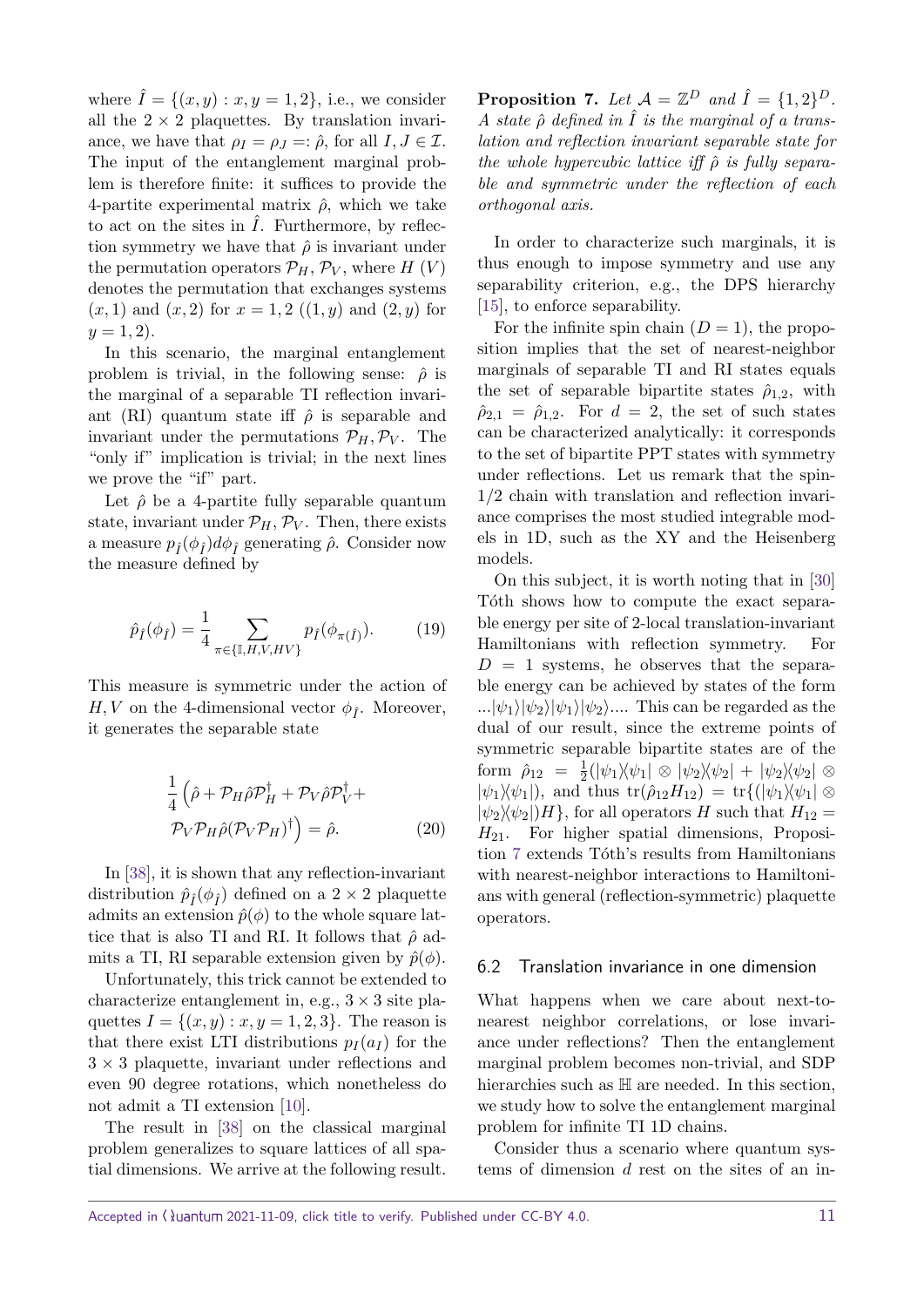finite spin chain, i.e.,  $A = \mathbb{Z}$ . As in the previous section, we assume that the overall quantum state is TI, but not necessarily invariant under reflections. The input of the entanglement marginal problem is  $\hat{\rho}$ , the reduced density matrix of *k* consecutive neighbors, i.e.,  $\hat{\rho} = \rho_{\hat{I}}$ , with  $\hat{I} = \{1, ..., k\}$ . We wish to determine whether  $\hat{\rho}$ is the marginal of a separable, TI quantum state.

Suppose, for a moment, that such is the case. In [\[12\]](#page-13-11) it is shown that, should there exist an overall TI separable state, the global measure  $p(\phi)d\phi$ in eq. [\(5\)](#page-2-2) can also be chosen TI. Hence the *k*variate distribution  $p<sub>f</sub>$ <sup> $\alpha$ </sup> generating the separable state  $\hat{\rho}$  can be assumed LTI. This observation implies that  $\hat{\rho}^{(L)}$ , as defined in [\(7\)](#page-3-1) is also LTI, i.e., it satisfies

$$
\text{tr}_{\{1\}^L}(\hat{\rho}^{(L)}) = \text{tr}_{\{k\}^L}(\hat{\rho}^{(L)}).
$$
 (21)

<span id="page-11-1"></span>This suggests tackling the entanglement marginal problem with an SDP hierarchy  $\hat{\mathbb{H}}$ whose *L th* level is given by the SDP:

$$
\exists \hat{\rho}^{(L)} \in B(\mathcal{H}_{sym}^{L,d})^{\otimes k}, \hat{\rho}^{(L)} \succeq 0 \text{ s.t.}
$$

$$
\operatorname{tr}_{\hat{I}^{L-1}}(\hat{\rho}^{(L)}) = \hat{\rho},
$$

$$
\operatorname{tr}_{\{1\}^L}(\hat{\rho}^{(L)}) = \operatorname{tr}_{\{k\}^L}(\hat{\rho}^{(L)}).
$$
(22)

**Theorem 8.** Let  $\hat{\rho} \in \hat{\mathbb{H}}^L$ . Then, there exists *a translation invariant separable state σ for the infinite spin chain such that*

$$
\|\hat{\rho} - \sigma_{\hat{I}}\|_1 \le O\left(\frac{kd^2}{L^2}\right). \tag{23}
$$

*Proof.* In the proof of Proposition [4](#page-4-0) (see Appendix [C\)](#page-16-0), we applied the linear maps defined in [\[17\]](#page-13-16) to the matrix variables  $\{\rho_I^{(L)}\}$  $\binom{L}{I}$ *I* appearing in the definition of H in order to generate the separable ensemble  $\{\tilde{\rho}_I\}_I$ . As explained in Appendix [C,](#page-16-0) these linear maps have the convenient property of translating linear relations over the matrix variables  $\{\rho_I^{(L)}\}$  $\binom{L}{I}$ *I* into analogous linear relations over the distributions  $\{\tilde{p}_I(\phi_I)\}_I$  generating  $\{\tilde{\rho}_I\}_I$ . Consequently, if we apply said maps to  $\hat{\rho}^{(L)}$ , we find that, for any  $\hat{\rho} \in \hat{\mathbb{H}}^L$ , there exists a separable state  $\tilde{\rho}$ , with  $\|\tilde{\rho} - \hat{\rho}\|_1 \le O\left(\frac{kd^2}{L^2}\right)$  $\frac{kd^2}{L^2}\Big)$ generated by a measure  $\tilde{p}_{\hat{I}}(\phi_{\hat{I}})$  such that

$$
\int d\varphi \tilde{p}_{\hat{I}}(\varphi, \phi_2, ..., \phi_k) = \int d\varphi \tilde{p}_{\hat{I}}(\phi_1, ..., \phi_{k-1}, \varphi).
$$
\n(24)

That is, the LTI of the variable  $\hat{\rho}^{(L)}$ , enforced by the last relation in [\(22\)](#page-11-0), is inherited by the distribution  $\tilde{p}_{\hat{I}}$  generating the separable approximation to  $\hat{\rho}$ .

It is a well-known result in statistical physics (see, e.g., [\[12\]](#page-13-11) for a proof) that every *k*-variate distribution  $\tilde{p}_f$  satisfying 1D LTI admits a 1D TI extension  $\tilde{p}$ . Hence,  $\tilde{\rho}$  admits a TI separable extension  $\sigma$ , and we arrive at the statement of the theorem.

 $\Box$ 

To test how the SDP hierarchy  $\hat{H}$  performs in practice, we take the entanglement witness for translation-invariant states presented in [\[12\]](#page-13-11). There, it is shown that, if  $\rho_{1,2}$  is the nearestneighbor reduced density matrix of a separable infinite TI state, then it must satisfy  $\text{tr}\{\rho_{12}(X\otimes$  $Z$ )}  $\geq -\frac{1}{2}$ . Moreover, this bound is tight. We verify that a second order relaxation  $L = 2$  recovers this bound, up to the solver's precision. Note that, since  $X \otimes Z$  is not invariant under reflection, we cannot invoke Proposition [7](#page-10-1) to solve this problem. Moreover, as observed in [\[12\]](#page-13-11),  $tr{\sigma_{12}(X \otimes Z)} = -1$  for the separable and LTI state  $\sigma_{12} = \frac{1}{2}$  $\frac{1}{2}(|+\rangle\langle+| \otimes | -i \rangle\langle-i| + |-\rangle\langle-| \otimes | +$  $i\langle i|i\rangle + i|j\rangle$ , with  $X|\pm i\rangle = \pm |\pm i\rangle$ ,  $Y|\pm i\rangle = \pm |\pm i\rangle$ .

#### <span id="page-11-0"></span>6.3 2D translation invariance

Extending the 1D argument for TI systems to the 2D case without further symmetries is nontrivial. To begin, using the symmetrization technique introduced in [\[12\]](#page-13-11), one can prove that the marginal of a 2D separable TI state admits a separable decomposition generated by a TI measure. Hence, for  $\tilde{I} = \{(x, y) : 1 \le x \le k, 1 \le y \le l\},\$ we can assume that the distribution  $p_f$  in [\(7\)](#page-3-1) is LTI. Hence the corresponding SDP variable  $\hat{\rho}^{(L)}$ is subject to the LTI conditions:

<span id="page-11-2"></span>
$$
tr_{\{(1,y)^L:y\}}(\hat{\rho}^{(L)}) = tr_{\{(k,y)^L:y\}}(\hat{\rho}^{(L)}),
$$
  
\n
$$
tr_{\{(x,1)^L:x\}}(\hat{\rho}^{(L)}) = tr_{\{(x,l)^L:x\}}(\hat{\rho}^{(L)}).
$$
 (25)

Applying the linear maps from [\[17\]](#page-13-16) over any feasible matrix variable  $\hat{\rho}^{(L)}$ , we arrive at a separable decomposition for *ρ*ˆ generated by a LTI distribution  $\tilde{p}(\phi_{\hat{r}})$ .

This is the point where problems appear. Unfortunately, in two spatial dimensions LTI does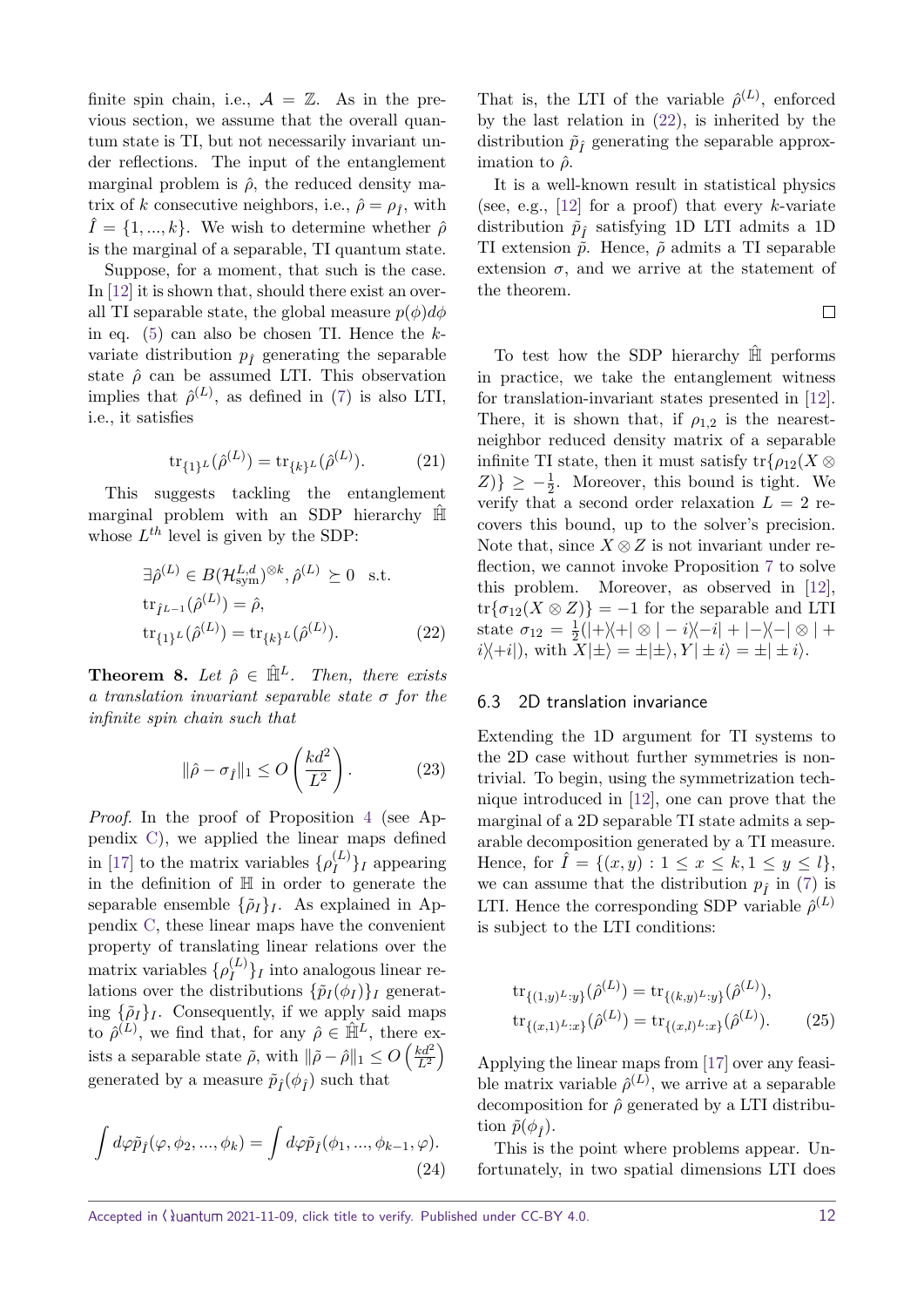<span id="page-12-1"></span>

Figure 5: **The 2D case.** Subsystems (in red) are located at each site of an infinite square lattice, subject to symmetry under reflections of the blue axis and translation invariance. The set  $\hat{I}$  of sites is circled with dashed lines.

not imply the existence of a global TI measure [\[10\]](#page-13-9). In fact, the simplest problem of deciding whether a pair of distributions *Ph, P<sup>v</sup>* are the horizontal and vertical nearest-neighbor distributions of a 2D translation-invariant model in the square lattice is undecidable [\[11\]](#page-13-10). Defining a complete hierarchy of SDPs to characterize entanglement in the 2D TI case would require considering sequences of extensions  $(\hat{\rho}^{(L)}_L)$  $\binom{L}{I_j}$  *j* involving an ever-growing number of sites  $I_i$ .

A compromise between full reflection symmetry and raw TI is a scenario where the considered system is only symmetric with respect to reflections over the vertical axis, see Figure [5.](#page-12-1) Let us then consider an infinite square lattice, call  $\hat{I}$  the  $l \times 2$  plaquette  $\{(x, y) : x = 1, 2, y = 1, ..., l\},\$ and let  $\hat{\rho}$ , defined on the sites  $\hat{I}$ , be the input of an entanglement marginal problem. We denote by  $U, L$  the subsets of  $\hat{I}$  given by  $\{(x, y)$ :  $x = 1, 2; y = 1, \ldots, k - 1$ ,  $\{(x, y) : x = 1, 2; y = 1\}$  $2, \ldots, k$ , respectively.

Acknowledging the LTI and invariance under reflections over the vertical axis of the underlying distribution  $\hat{p}(\phi)$  generating the separable state  $\hat{\rho}$ , we arrive, via [\(7\)](#page-3-1), at a hierarchy of SDP relaxations whose *L th* level is:

$$
\exists \hat{\rho}^{(L)} \in B(\mathcal{H}_{sym}^{L,d})^{\otimes 2k}, \hat{\rho}^{(L)} \succeq 0,
$$
  
\n
$$
\text{tr}_{\{(1,1),(2,1)\}^L}(\hat{\rho}^{(L)}) = \text{tr}_{\{(1,k),(2,k)\}}^L(\hat{\rho}^{(L)}),
$$
  
\n
$$
\text{SWAP}\hat{\rho}^{(L)}\text{SWAP}^{\dagger} = \hat{\rho}^{(L)},
$$
\n(26)

where SWAP is the operator permuting the Hilbert spaces of sites  $(0, y)$  and  $(1, y)$ , for  $y =$ 0*, ..., k*−1. The convergence of this hierarchy fol-

lows from the proof of proposition [4](#page-4-0) and the re-sult, proven in [\[38\]](#page-14-19), that any distribution  $P_{\hat{I}}(a_{\hat{I}})$ satisfying reflection symmetry along the vertical axis in addition to LTI admits a TI extension that is also symmetric with respect to vertical reflections.

We arrive at the following theorem.

**Theorem 9.** Let  $\hat{\rho}$  satisfy the  $L^{th}$  level of the *above hierarchy. Then, there exists a separable state σ for the infinite square lattice, invariant under translations and vertical reflections, such that*

$$
\|\sigma_{\hat{I}} - \hat{\rho}\| \le O\left(\frac{kd^2}{L^2}\right). \tag{27}
$$

The characterization of TI distributions with reflection symmetry presented in [\[38\]](#page-14-19) can be easily extended to arbitrary spatial dimensions. The general result would state that any probability distribution *P* for the variables of the sites  $\{(x_1, x_1, ..., x_D) : x_1 \in \{1, ..., k\}, x_2, ..., x_D \in$ {1*,* 2}} for a hypercubic lattice admits a TI extension with symmetry under the reflection of the last *D*−1 axes iff *P* is LTI along the first axis and symmetric under the inversion of the rest. Implementing the 2 *nd* level of the corresponding SDP hierarchy to tackle the 3D entanglement marginal problem is, however, unrealistic in a normal desktop.

# <span id="page-12-0"></span>7 Conclusion

In this work, we have extensively studied the entanglement marginal problem, namely the problem of detecting the entanglement of an overall quantum state given access to some ensemble of reduced density matrices. We have presented a general framework to derive hierarchies of SDP relaxations of the set of ensembles admitting a separable extension. We related the convergence or completeness of these hierarchies to the classical marginal problem, and exploited this connection to solve the entanglement marginal problem for condensed matter systems of arbitrary size in 1D and also in 2D (under reflection symmetries). In addition, the introduced tools allowed us to show that, for some thermodynamical scenarios, the entanglement marginal problem becomes trivial. In fact, the set of two-qubit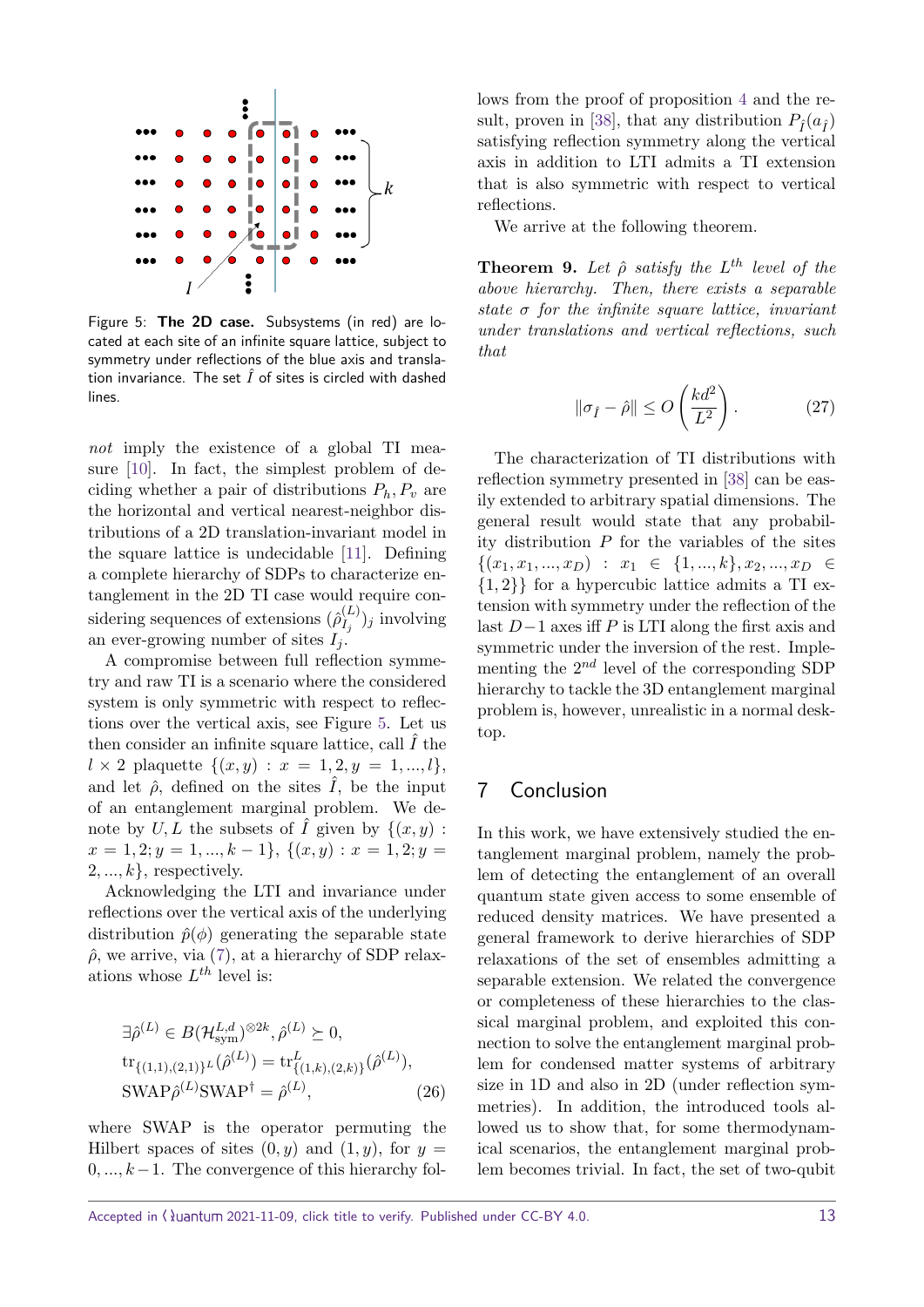nearest-neighbor marginals of a 1D TI, RI separable state can be characterized analytically.

Remarkably, the computational complexity of the methods presented in this work scales very well with the system size, when it depends on it at all. We are thus optimistic that our results will find application to assess in a scalable way the entanglement of the states generated in current and near-term quantum setups, such as Noisy Intermediate Scale Quantum (NISQ) devices.

#### Acknowledgements

MN was supported by the Austrian Science fund (FWF) stand-alone project P 30947. FB was supported by the Deutsche Forschungsgemeinschaft (DFG, German Research Foundation) – Project number 414325145 in the framework of the Austrian Science Fund (FWF): SFB F71. AA was supported by the ERC AdG CERQUTE, the AXA Chair in Quantum Information Science, the Spanish MINECO (Severo Ochoa grant SEV-2015-0522), the Generalitat de Catalunya (CERCA Program, QuantumCAT and SGR 1381) and the Fundació Privada Cellex and Mir-Puig.

# **References**

<span id="page-13-0"></span>[1] F. Arute, K. Arya, R. Babbush, D. Bacon, J. C. Bardin, R. Barends, R. Biswas, S. Boixo, F. G. S. L. Brandao, D. A. Buell, B. Burkett, Y. Chen, Z. Chen, B. Chiaro, R. Collins, W. Courtney, A. Dunsworth, E. Farhi, B. Foxen, A. Fowler, C. Gidney, M. Giustina, R. Graff, K. Guerin, S. Habegger, M. P. Harrigan, M. J. Hartmann, A. Ho, M. Hoffmann, T. Huang, T. S. Humble, S. V. Isakov, E. Jeffrey, Z. Jiang, D. Kafri, K. Kechedzhi, J. Kelly, P. V. Klimov, S. Knysh, A. Korotkov, F. Kostritsa, D. Landhuis, M. Lindmark, E. Lucero, D. Lyakh, S. Mandrà, J. R. Mc-Clean, M. McEwen, A. Megrant, X. Mi, K. Michielsen, M. Mohseni, J. Mutus, O. Naaman, M. Neeley, C. Neill, M. Y. Niu, E. Ostby, A. Petukhov, J. C. Platt, C. Quintana, E. G. Rieffel, P. Roushan, N. C. Rubin, D. Sank, K. J. Satzinger, V. Smelyanskiy, K. J. Sung, M. D. Trevithick, A. Vainsencher, B. Villalonga, T. White, Z. J. Yao, P. Yeh, A. Zalcman,

H. Neven, and J. M. Martinis, [Nature](https://doi.org/10.1038/s41586-019-1666-5) 574, [505 \(2019\).](https://doi.org/10.1038/s41586-019-1666-5)

- <span id="page-13-1"></span>[2] R. Schmied, J.-D. Bancal, B. Allard, M. Fadel, V. Scarani, P. Treutlein, and N. Sangouard, Science 352[, 441 \(2016\).](https://doi.org/10.1126/science.aad8665)
- <span id="page-13-2"></span>[3] A. C. Doherty, P. A. Parrilo, and F. M. Spedalieri, [Phys. Rev. Lett.](https://doi.org/10.1103/PhysRevLett.88.187904) 88, 187904 [\(2002\).](https://doi.org/10.1103/PhysRevLett.88.187904)
- <span id="page-13-3"></span>[4] O. Gühne, M. Reimpell, and R. F. Werner, Phys. Rev. A 77[, 052317 \(2008\).](https://doi.org/10.1103/PhysRevA.77.052317)
- <span id="page-13-4"></span>[5] G. Tóth, C. Knapp, O. Gühne, and H. J. Briegel, [Physical Review Letters](https://doi.org/10.1103/PhysRevLett.99.250405) 99 (2007), [10.1103/PhysRevLett.99.250405.](https://doi.org/10.1103/PhysRevLett.99.250405)
- <span id="page-13-5"></span>[6] G. Vitagliano, I. Apellaniz, I. L. Egusquiza, and G. Tóth, [Physical Review A](https://doi.org/10.1103/PhysRevA.89.032307)  $89$  (2014), [10.1103/PhysRevA.89.032307.](https://doi.org/10.1103/PhysRevA.89.032307)
- <span id="page-13-6"></span>[7] J. Tura, G. De las Cuevas, R. Augusiak, M. Lewenstein, A. Acín, and J. I. Cirac, [Physical Review X](https://doi.org/ 10.1103/PhysRevX.7.021005) 7, 021005 (2017).
- <span id="page-13-7"></span> $[8]$  A. Aloy, J. Tura, F. Baccari, A. Acín, M. Lewenstein, and R. Augusiak, [Physical](https://doi.org/ 10.1103/physrevlett.123.100507) Review Letters 123 [\(2019\), 10.1103/phys](https://doi.org/ 10.1103/physrevlett.123.100507)[revlett.123.100507.](https://doi.org/ 10.1103/physrevlett.123.100507)
- <span id="page-13-8"></span>[9] L. Vandenberghe and S. Boyd, [SIAM Re](https://doi.org/10.1137/1038003)view 38[, 49 \(1996\).](https://doi.org/10.1137/1038003)
- <span id="page-13-9"></span>[10] S. Goldstein, T. Kuna, J. L. Lebowitz, and E. R. Speer, [Journal of Statistical Physics](https://doi.org/10.1007/s10955-016-1595-8) 166[, 765 \(2017\).](https://doi.org/10.1007/s10955-016-1595-8)
- <span id="page-13-10"></span>[11] A. G. Schlijper, [Journal of Statistical](https://doi.org/10.1007/BF01026496) Physics 50[, 689 \(1988\).](https://doi.org/10.1007/BF01026496)
- <span id="page-13-11"></span>[12] Z. Wang, S. Singh, and M. Navascués, [Phys.](https://doi.org/10.1103/PhysRevLett.118.230401) Rev. Lett. 118[, 230401 \(2017\).](https://doi.org/10.1103/PhysRevLett.118.230401)
- <span id="page-13-12"></span>[13] I. Pitowsky, *[Quantum Probability and Quan](https://books.google.at/books?id=oa3vAAAAMAAJ)*[tum Logic](https://books.google.at/books?id=oa3vAAAAMAAJ), Lecture Notes in Physics (Springer Berlin Heidelberg, 1989).
- <span id="page-13-13"></span>[14] A. C. Doherty, P. A. Parrilo, and F. M. Spedalieri, Phys. Rev. A 69[, 022308 \(2004\).](https://doi.org/10.1103/PhysRevA.69.022308)
- <span id="page-13-14"></span>[15] A. C. Doherty, P. A. Parrilo, and F. M. Spedalieri, Phys. Rev. A 71[, 032333 \(2005\).](https://doi.org/10.1103/PhysRevA.71.032333)
- <span id="page-13-15"></span>[16] S. Peres, [Phys. Rev. Lett.](https://doi.org/10.1103/PhysRevLett.77.1413) 77, 1413–1415 [\(1996\).](https://doi.org/10.1103/PhysRevLett.77.1413)
- <span id="page-13-16"></span>[17] M. Navascués, M. Owari, and M. B. Plenio, Phys. Rev. A 80[, 052306 \(2009\).](https://doi.org/10.1103/PhysRevA.80.052306)
- <span id="page-13-17"></span>[18] M. Abramowitz, Handbook of Mathematical Functions, With Formulas, Graphs, and Mathematical Tables (Dover Publications, Inc., USA, 1974).
- <span id="page-13-18"></span>[19] L. Vandenberghe and M. S. Andersen, [Foun](https://doi.org/10.1561/2400000006)[dations and Trends in Optimization](https://doi.org/10.1561/2400000006) 1, 241 [\(2015\).](https://doi.org/10.1561/2400000006)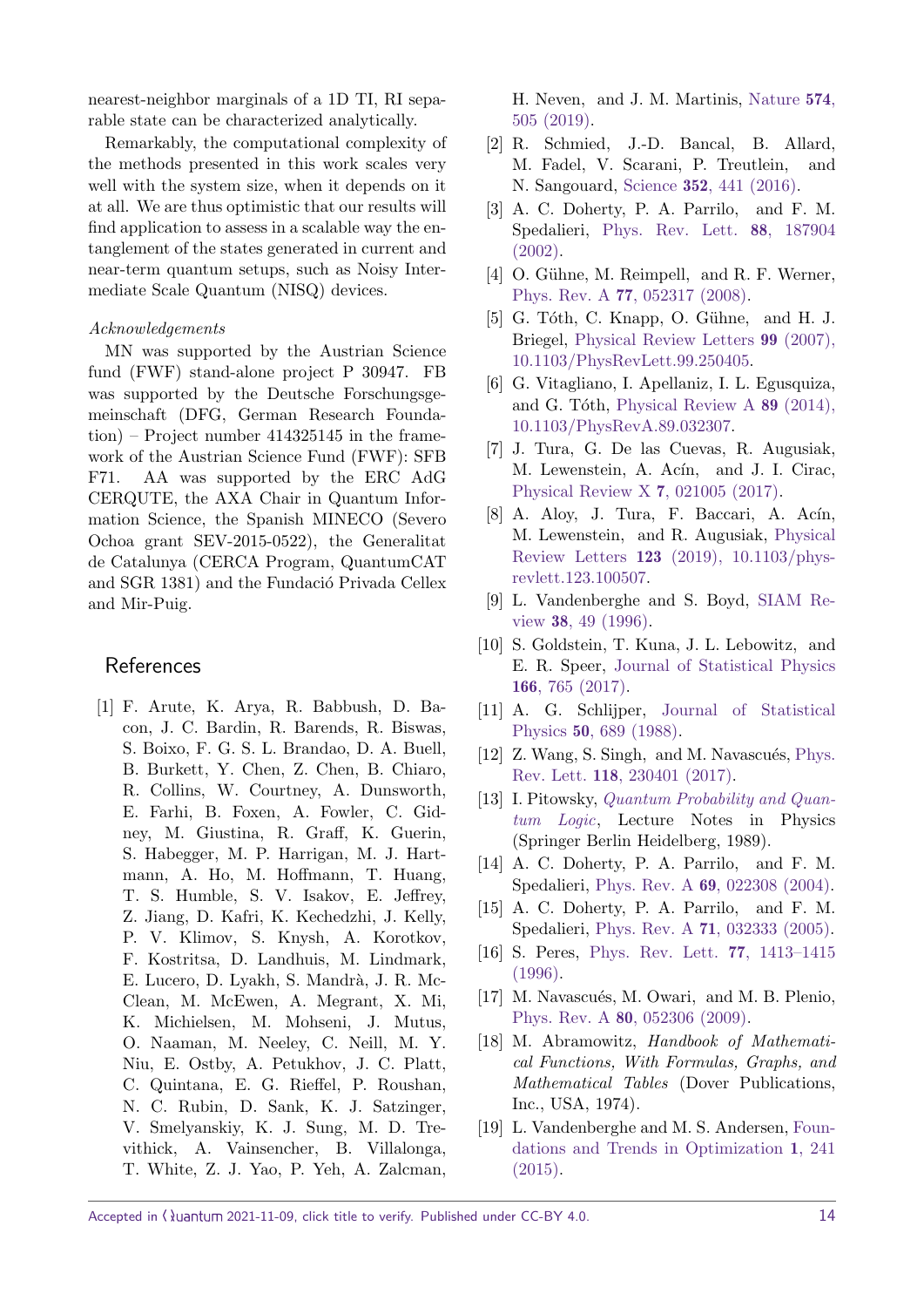- <span id="page-14-1"></span>[20] J. B. Lasserre, in Mathematical Software - ICMS 2006, edited by A. Iglesias and N. Takayama (Springer Berlin Heidelberg, Berlin, Heidelberg, 2006) pp. 263–272.
- <span id="page-14-2"></span>[21] H. L. Bodlaender, J. R. Gilbert, H. Hafsteinsson, and T. Kloks, [J. Algorithms](https://doi.org/10.1006/jagm.1995.1009) 18, [238–255 \(1995\).](https://doi.org/10.1006/jagm.1995.1009)
- <span id="page-14-3"></span>[22] H. L. Bodlaender, [SIAM Journal on Com](https://doi.org/10.1137/S0097539793251219)puting 25[, 1305 \(1996\).](https://doi.org/10.1137/S0097539793251219)
- <span id="page-14-4"></span>[23] H. L. Bodlaender, [Theoretical Computer](https://doi.org/ https://doi.org/10.1016/S0304-3975(97)00228-4) Science 209[, 1 \(1998\).](https://doi.org/ https://doi.org/10.1016/S0304-3975(97)00228-4)
- <span id="page-14-5"></span>[24] J. Löfberg, in [Proceedings of the CACSD](https://doi.org/10.1109/CACSD.2004.1393890) [Conference](https://doi.org/10.1109/CACSD.2004.1393890) (Taipei, Taiwan, 2004).
- <span id="page-14-6"></span>[25] L. Vandenberghe and S. Boyd, [The MOSEK](http://docs.mosek.com/7.0/toolbox/index.html) [optimization toolbox for MATLAB manual.](http://docs.mosek.com/7.0/toolbox/index.html) [Version 7.0 \(Revision 140\).](http://docs.mosek.com/7.0/toolbox/index.html) (MOSEK ApS, Denmark.).
- <span id="page-14-7"></span>[26] M. Horodecki, P. Horodecki, and R. Horodecki, [Physics Letters A](https://doi.org/10.1016/s0375-9601(96)00706-2) 223, [1–8 \(1996\).](https://doi.org/10.1016/s0375-9601(96)00706-2)
- <span id="page-14-8"></span>[27] M. Paraschiv, N. Miklin, T. Moroder, and O. Gühne, Phys. Rev. A 98[, 062102 \(2018\).](https://doi.org/10.1103/PhysRevA.98.062102)
- <span id="page-14-9"></span>[28] N. Miklin, T. Moroder, and O. Gühne, Phys. Rev. A 93[, 020104 \(2016\).](https://doi.org/10.1103/PhysRevA.93.020104)
- <span id="page-14-10"></span>[29] E. Barouch and B. M. McCoy, [Physical Re](https://doi.org/10.1103/PhysRevA.3.786)view A 3[, 786 \(1971\).](https://doi.org/10.1103/PhysRevA.3.786)
- <span id="page-14-11"></span>[30] G. Tóth, Phys. Rev. A 71[, 010301 \(2005\).](https://doi.org/10.1103/PhysRevA.71.010301)
- <span id="page-14-12"></span>[31] M. R. Dowling, A. C. Doherty, and S. D. Bartlett, Phys. Rev. A 70[, 062113 \(2004\).](https://doi.org/10.1103/PhysRevA.70.062113)
- <span id="page-14-13"></span>[32] C. Brukner and V. Vedral, [arXiv preprint](https://arxiv.org/abs/quant-ph/0406040) [quant-ph/0406040 \(2004\).](https://arxiv.org/abs/quant-ph/0406040)
- <span id="page-14-14"></span>[33] J. Hide, W. Son, I. Lawrie, and V. Vedral, Phys. Rev. A 76[, 022319 \(2007\).](https://doi.org/ 10.1103/PhysRevA.76.022319)
- <span id="page-14-15"></span>[34] Y. Nakata, D. Markham, and M. Murao, Phys. Rev. A 79[, 042313 \(2009\).](https://doi.org/10.1103/PhysRevA.79.042313)
- <span id="page-14-16"></span>[35] P. Hauke, M. Heyl, L. Tagliacozzo, and P. Zoller, [Nature Physics](https://doi.org/10.1038/nphys3700) 12, 778 (2016).
- <span id="page-14-17"></span>[36] I. Bose and A. Tribedi, [Phys. Rev. A](https://doi.org/10.1103/PhysRevA.72.022314) 72, [022314 \(2005\).](https://doi.org/10.1103/PhysRevA.72.022314)
- <span id="page-14-18"></span>[37] N. Schuch and J. I. Cirac, [Phys. Rev. A](https://doi.org/10.1103/PhysRevA.82.012314) 82, [012314 \(2010\).](https://doi.org/10.1103/PhysRevA.82.012314)
- <span id="page-14-19"></span>[38] Z. Wang and M. Navascués, [Proceedings of](https://doi.org/10.1098/rspa.2017.0822) [the Royal Society A: Mathematical, Physi](https://doi.org/10.1098/rspa.2017.0822)[cal and Engineering Sciences](https://doi.org/10.1098/rspa.2017.0822) 474, 20170822 [\(2018\).](https://doi.org/10.1098/rspa.2017.0822)
- <span id="page-14-21"></span>[39] J. R. S. Blair and B. Peyton, in *[Graph The](https://doi.org/10.2172/10145949)*[ory and Sparse Matrix Computation](https://doi.org/10.2172/10145949), edited by A. George, J. R. Gilbert, and J. W. H. Liu (Springer New York, New York, NY, 1993) pp. 1–29.

# <span id="page-14-0"></span>A Infinite systems

In this section, we provide simple operational definitions for classical distributions, quantum states and separable quantum states describing physical systems with a countable set of subsystems  $A$ , finite or infinite.

#### **Definition 10.** *Quantum states*

*Let* A *be a countable alphabet, and, for each*  $\alpha \in \mathcal{A}$ , let  $d_{\alpha} \in \mathbb{N}$  denote the Hilbert space di*mension of system*  $\alpha$ *. Let*  $\rho$  *be a function mapping every finite subset*  $\mathcal{B} \subset \mathcal{A}$  *into a trace-one positive semidefinite matrix*  $\rho_B \in \bigotimes_{\beta \in \mathcal{B}} B(\mathbb{C}^{d_{\beta}})$ , *with the property*

$$
tr_{\mathcal{B}\backslash\mathcal{C}}(\rho_{\mathcal{B}}) = tr_{\mathcal{C}\backslash\mathcal{B}}(\rho_{\mathcal{C}}),\tag{28}
$$

*for all finite*  $\mathcal{B}, \mathcal{C} \subset \mathcal{A}$ *.* 

*We say that ρ is a* quantum state *for system* A*.*

For finite  $A$ , this definition coincides with the standard definition of a quantum state. For infinite alphabets, though, we regard a quantum state as an infinite set of reduced density matrices, each acting on finitely many systems. One can construct an analogous definition for classical probability distributions, by replacing positive semidefinite matrices with classical measures and partial traces with integrals over finite sets of random variables.

The definition of separability in infinite dimensional systems follows similar lines.

#### **Definition 11.** *Separable quantum states*

*Let* A *be a countable alphabet, and let ρ be a state of* A*.* If, for all finite subsets  $\mathcal{B} \subset \mathcal{A}$ ,  $\rho_{\mathcal{B}}$  *is a separable state, then we say that ρ is separable.*

<span id="page-14-20"></span>Using a Cantor-like argument, one can see that  $\rho$  is a separable state iff there exists a distribution *p* such that, for all finite  $\mathcal{B} \subset \mathcal{A}$ ,

$$
\rho_{\mathcal{B}} = \int d\phi_{\mathcal{B}} p_{\mathcal{B}}(\phi_{\mathcal{B}}) \bigotimes_{\beta \in \mathcal{B}} |\phi_{\beta}\rangle \langle \phi_{\beta}|. \qquad (29)
$$

This is evident if  $A$  is finite. To construct such a distribution in the  $|\mathcal{A}| = \infty$  case (more specifically: a function *p* mapping any finite subset  $\mathcal{B} \subset \mathcal{A}$  into a distribution  $p_{\mathcal{B}}(\phi_{\mathcal{B}})$  such that eq. [\(29\)](#page-14-20) holds and such that, for any finite  $\mathcal{B}, \mathcal{C} \subset \mathcal{A}$ ,  $p_{\mathcal{B}}$ ,  $p_{\mathcal{C}}$  are locally compatible), we start from the premise that all states  $\rho_B$  are separable. Consequently, for all finite  $\mathcal{B} \subset \mathcal{A}$ , there exist (not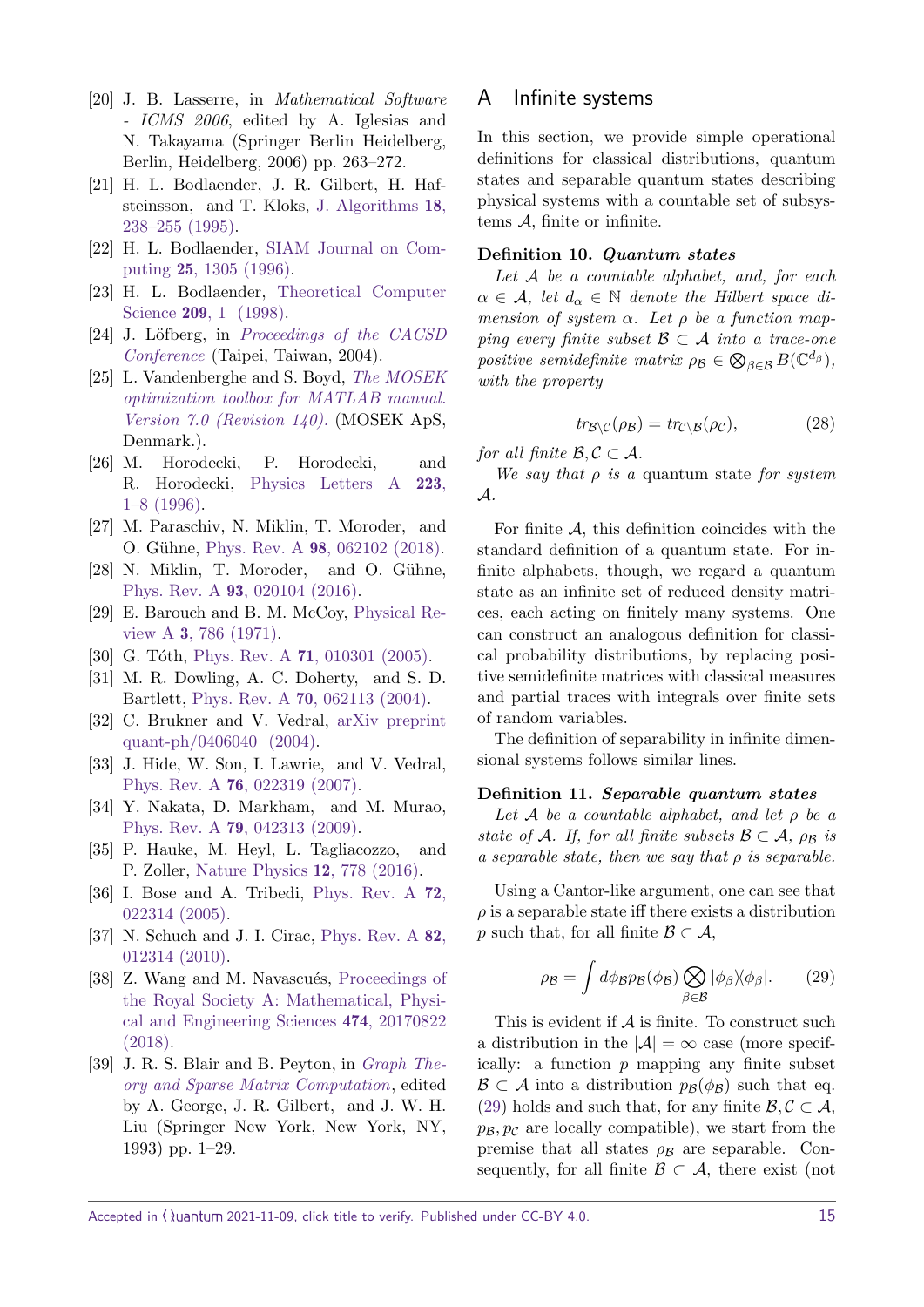<span id="page-15-1"></span>necessarily locally compatible) distributions  $\tilde{p}_B$ satisfying

$$
\rho_{\mathcal{B}} = \int d\phi_{\mathcal{B}} \tilde{p}_{\mathcal{B}}(\phi_{\mathcal{B}}) \bigotimes_{\beta \in \mathcal{B}} |\phi_{\beta}\rangle \langle \phi_{\beta}|. \qquad (30)
$$

Next we consider an increasing sequence  $(\mathcal{B}^i)_i$  of finite subsets of A such that  $\cup_i \mathcal{B}^i = \mathcal{A}$ , as well as the sequence of distributions  $\tilde{p}_i = \tilde{p}_{\mathcal{B}_i}$ , and partition the measure space of the variables  $\phi_{\mathcal{B}_i}$ into a finite set of measurable subsets  $\mathcal{F}_i$ , with  $\mathcal{F}_i = \mathcal{F}_{i-1} \times \mathcal{F}'_i$ . By the Bolzano-Weierstrass theorem, there exists a subsequence  $(s_j^1)_j$  of  $(i)_i$  such that the limit

$$
p_{\mathcal{B}_1}(\Phi) := \lim_{j \to \infty} \int_{\Phi} d_{\phi_{\mathcal{B}_1}} \int d\phi_{\mathcal{B}_{s_j^1}} \langle \mathcal{B}_1 \tilde{p}_{s_j^1} (\phi_{\mathcal{B}_{s_j^1}}) \tag{31}
$$

exists, for all  $\Phi \in \mathcal{F}_1$ . Now, starting from the sequence  $(s_j^1)_j$ , we invoke the Bolzano-Weierstrass theorem again to show that there exists a subsequence  $(s_j^2)_j$  of  $(s_j^1)_j$  with the property that

$$
p_{\mathcal{B}_2}(\Phi) = \lim_{j \to \infty} \int_{\Phi_1 \times \Phi_2'} d_{\phi_{\mathcal{B}_2}} \int d\phi_{\mathcal{B}_{s_j^2} \setminus \mathcal{B}_2} \tilde{p}_{s_j^2}(\phi_{\mathcal{B}_{s_j^2}})
$$
  
=:  $p_{\mathcal{B}_2}(\Phi_1 \times \Phi_2')$  (32)

exists for all  $\Phi_1 \times \Phi_2' \in \mathcal{F}_2$ . Moreover, since  $(s_j^2)_j$ is a subsequence of  $(s_j^1)_j$ , we have that

$$
\sum_{\Phi_2'} p_{\mathcal{B}_2}(\Phi_1 \times \Phi_2') = p_{\mathcal{B}_1}(\Phi_1). \tag{33}
$$

That is, within the coarse-graining given by  $\mathcal{F}^2$ , the distributions  $p_{\mathcal{B}_1}$  and  $p_{\mathcal{B}_2}$  so defined are locally compatible.

Iterating this argument, we arrive at a sequence of nested subsequences with the property that, for the  $k^{th}$  subsequence  $(s_j^k)_j$ , the limit

$$
\lim_{j \to \infty} \int_{\Phi} d\phi_{\mathcal{B}_k} \int_{\mathcal{B}_{s_j^k} \backslash \mathcal{B}_k} \tilde{p}_{\mathcal{B}_{s_j^k}}(\phi_{\mathcal{B}_{s_j^k}}) =: p_{\mathcal{B}_k}(\Phi) \quad (34)
$$

exists for all  $\Phi \in \mathcal{F}_k$ , and all so-generated coarsegrained probability distributions  $\{p_{\mathcal{B}_k}(\Phi) : \Phi \in$  $\mathcal{F}_k$  are locally compatible. Moreover, if we consider the sequence  $(s_j)_j \equiv (s_j^j)_j$  $j_j$ , we have that, for all *k*,

$$
\lim_{j \to \infty} \int_{\Phi} d\phi_{\mathcal{B}_k} \int_{\mathcal{B}_{s_j} \backslash \mathcal{B}_k} \tilde{p}_{\mathcal{B}_{s_j}}(\phi_{\mathcal{B}_{s_j}}) = p_{\mathcal{B}_k}(\Phi). \tag{35}
$$

Within the coarse-grainings  $\mathcal{F}^k$ , we hence arrive at a global definition of *p*. To arrive at a more fine-grained description of *p*, we consider  $\text{sub-partitions } \bar{\mathcal{F}}_k \text{ of } \mathcal{F}_k \text{ such that } \bar{\mathcal{F}}_k = \hat{\mathcal{F}}_{k-1} \times \hat{\mathcal{F}}'_k$ and apply the same argument as before over the sequence  $(s_i)_i$ . Iterating the argument over and over, we find that there exists a sequence  $(\hat{s}_j)_j$ such that

$$
\lim_{j \to \infty} \int_{\Phi} d\phi_{\mathcal{B}_k} \int_{\mathcal{B}_{\hat{s}_j} \setminus \mathcal{B}_k} \tilde{p}_{\mathcal{B}_{\hat{s}_j}}(\phi_{\mathcal{B}_{\hat{s}_j}}) =: p_{\mathcal{B}_k}(\Phi) \quad (36)
$$

exists for any measurable set  $\Phi$ .  $(p_{\mathcal{B}_j})_j$  are, by construction, locally compatible. Moreover, since  $(\tilde{p}_{\mathcal{B}_j})_j$  satisfy eq. [\(30\)](#page-15-1), it follows that *p* satisfies [\(29\)](#page-14-20).

# <span id="page-15-0"></span>B A simplified hierarchy for the entanglement marginal problem

Suppose that there exists a subset  $\mathcal{I}_+$  of  $\mathcal I$  such that any  $I \in \mathcal{I}_+$  contains a letter  $\alpha_I$  that is not present in any other set  $J \in \mathcal{I}$ . Define *I* as  $I \setminus I$  $\{\alpha_I\}$  for  $I \in \mathcal{I}_+$  or *I*, otherwise, and, for any  $I \notin$  $\mathcal{I}_+$ , let  $\alpha_I \notin \mathcal{A}$  denote a 1-dimensional Hilbert space. This notation will become clear below.

Let  $\{\rho_I\}_I$  admit a separable extension generated by the measure  $p(\phi)$ , and define the states

$$
\bar{\rho}_I^{(L)} \equiv \int p_I(\phi_I) d\phi_I \bigotimes_{\alpha \in \bar{I}} |\phi_\alpha\rangle \langle \phi_\alpha|^{\otimes L} \otimes |\phi_{\alpha_I}\rangle \langle \phi_{\alpha_I}|.
$$
\n(37)

Note that whenever  $I \notin \mathcal{I}_+$ , the last element  $\alpha_I$ in the previous equation corresponds to a onedimensional Hilbert space and can in practice be removed. It is however convenient to write it to have a unified notation for the two cases  $I \in \mathcal{I}_+$ and  $I \notin \mathcal{I}_+$ . Then the states  $\{\bar{\rho}_I^{(L)}\}$  $\{Y_I^{(L)}\}$  satisfy the conditions

- (i)  $\text{tr}_{\bar{I}^{L-1}}(\bar{\rho}_I^{(L)})$  $\beta_I^{(L)}$ ) =  $\rho_I$ .
- $(i)$   $\bar{\rho}_I^{(L)}$  $I_I^{(L)}$  is Positive under Partial Transposition (PPT) across all bipartitions.

(iii) 
$$
\bar{\rho}_I^{(L)} \in B(\bigotimes_{\alpha \in \bar{I}} \mathcal{H}_{sym}(L, d_{\alpha}) \otimes \mathcal{H}_{\alpha_I}).
$$

 $(\text{iv}) \text{tr}_{(I\setminus J)L, \alpha_I}(\overline{\rho}_I^{(L)})$  $\mathop{\rm tr}\nolimits^{(L)}_{I}$ ) =  $\mathop{\rm tr}\nolimits_{(J \setminus I)^L, \alpha_J} (\bar{\rho}^{(L)}_J)$  $\binom{L}{J}$  (after appropriately reordering the systems of one of the sides).

Accepted in  $\lambda$ uantum 2021-11-09, click title to verify. Published under CC-BY 4.0. 16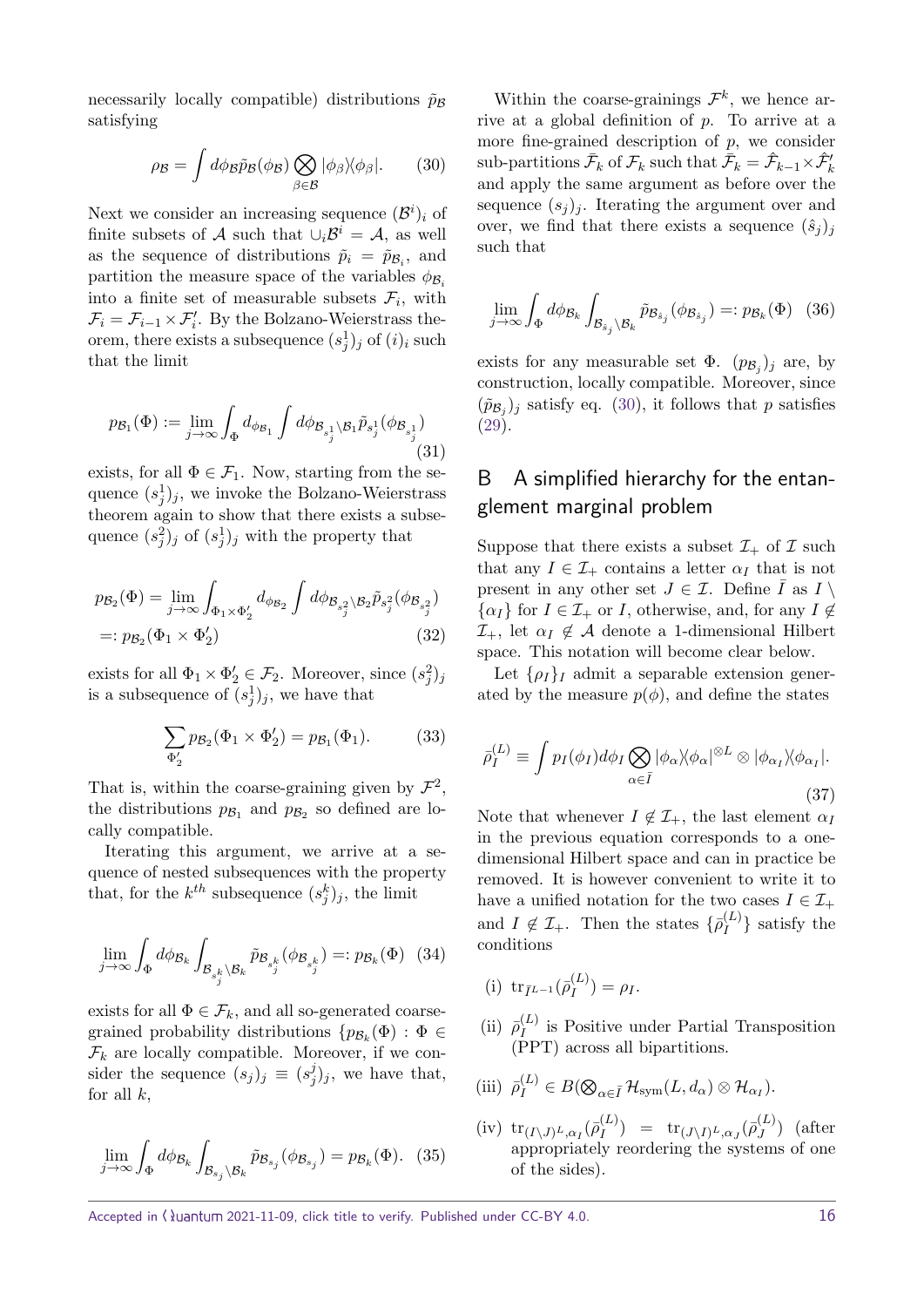As in the definition of H, we relax the property that  $\{\rho_I\}_I$  admit a separable extension by demanding that there exist positive semidefinite matrices  $\{\bar{\rho}_I^{(L)}\}$  $\binom{L}{I}$  satisfying conditions (i)-(iv). The resulting SDP hierarchy  $\bar{\mathbb{H}}(\mathcal{I}|\{\rho_I\}_I)$ is weaker than  $\mathbb{H}(\mathcal{I}|\{\rho_I\}_I)$ , in the sense that  $\{\rho_I\}_I \in \bar{\mathbb{H}}^L$  implies  $\{\rho_I\}_I \in \bar{\mathbb{H}}^L$ . However, for some configurations of  $\mathcal{I}$ , verifying that  $\{\rho_I\}_I \in$  $\bar{\mathbb{H}}^L(\mathcal{I})$  requires considerably less computational resources. This is because, as said, the index  $\alpha_I$ is not extended in this hierarchy.

# <span id="page-16-0"></span>C From matrix variables to separable states and probability distributions

In this Appendix, we prove Proposition [4.](#page-4-0) We also show that linear relations over the matrix variables in the hierarchy H described in the main text are inherited by the measure generating the separable approximation to  $\{\rho_I\}_I$ . For simplicity, we first prove that Proposition [4](#page-4-0) holds for any ensemble  $\{\rho_I\}_I \in \mathbb{H}^L$ . The extension to the weaker condition  $\{\rho_I\}_I \in \bar{\mathbb{H}}^L$ , defined in Appendix [B,](#page-15-0) will follow easily.

To analyze the speed of convergence of the DPS hierarchy [\[3,](#page-13-2) [14,](#page-13-13) [15\]](#page-13-14), one of us introduced in [\[17\]](#page-13-16) a family of linear maps  $\Omega_{\phi}^{d,L}$  $\phi^{d,L} : B(\mathcal{H}^{L,d}_{\mathrm{sym}}) \to$  $B(\mathbb{C}^d)$  with the property that, for all Hilbert spaces H and all states  $\omega_{1^L A} \in B(\mathcal{H}_{sym}(L, d) \otimes \mathcal{H})$ positive semidefinite under the transposition of  $\frac{L}{2}$  $\frac{L}{2}$  of the *L* symmetric systems, the following inequality holds:

$$
(\Omega_{\phi}^{d,L} \otimes \mathbb{I}_{B(\mathcal{H})})(\omega_{1^L A}) = |\phi\rangle\langle\phi|_1 \otimes (\omega_{\phi})_A \ge 0. \tag{38}
$$

Furthermore, the map  $\Omega^{d,L} \equiv \int d\phi \Omega_{\phi}^{d,L}$  $\phi^{a,L}$  satisfies

$$
(\Omega^{d,L} \otimes \mathbb{I}_{B(\mathcal{H})})(\omega_{1^L A}) = (1 - \epsilon(L, d))\omega_{1^L A} + \epsilon(L, d)\frac{\mathbb{I}_1}{d} \otimes \omega_A, \quad (39)
$$

with  $\epsilon(L, d)$  defined as in [\(11\)](#page-4-2).

Now, suppose that the ensemble  $\{\rho_I\}_I$  admits extensions  $\{\rho_I^{(L)}\}$  $\binom{L}{I}$  satisfying the conditions (i)-(iv) in the main text. We simultaneously apply the maps  $\int d\phi \Omega_{\phi}^{d_{\alpha},L}$  $\frac{a_α, L}{φ}$ , for  $α ∈ A$ , to each of the states  $\{\rho_I^{(L)}\}$  $I_I^{(L)}$ . This results in the states  $\tilde{\rho}_I = \int d\phi_I \tilde{p}(\phi_I) \otimes_{\alpha \in I} |\phi_\alpha\rangle\langle\phi_\alpha|, \text{ with } \tilde{p}(\phi_I) =$ 

 $\mathrm{tr}(\bigotimes_{\alpha \in I} \Omega_{\phi_i}^{d_\alpha,L})$  $\frac{d_{\alpha},L}{\phi_i} \rho_I^{(L)}$  $I_I^{(L)}$ ). Note that, if  $\{\rho_I^{(L)}\}$  $\binom{L}{I}$ *I* satisfies linear constraints of the form

$$
\sum_{I \in \mathcal{I}, J \subset I} c_{IJ} \text{tr}_{(I/J)^L} \rho_I^{(L)} = 0,
$$
 (40)

such as local compatibility, or relations [\(21\)](#page-11-1), [\(25\)](#page-11-2), then so will the ensemble of measures  $\{\tilde{p}_I\}_I$ . Finally, due to eq. [\(39\)](#page-16-2),

$$
\tilde{\rho}_I = \prod_{\alpha \in I} (1 - \epsilon(d_\alpha, L)) \rho_I +
$$

$$
\left(1 - \prod_{\alpha \in I} (1 - \epsilon(d_\alpha, L))\right) \sigma_I, \qquad (41)
$$

for some normalized state  $\sigma$ *I*. Subtracting  $\rho$ *I* and invoking the triangle inequality, we arrive at equation [\(10\)](#page-4-1) in Proposition [4.](#page-4-0)

To see that Proposition [4](#page-4-0) also applies to the simplified hierarchy  $H$  with no linear constraints on  $\{\rho_I^{(L)}\}$  $\{I^{(L)}\}_I$  besides local compatibility, just apply to each variable  $\bar{\rho}_I^{(L)}$  $J_I^{(L)}$  the maps  $\int d\phi \Omega_{\phi}^{d_{\alpha},L}$  $\phi^{a<sub>α</sub>, L}$ , for *α* ∈  $\overline{I}$ . The result will be a separable state of the form

$$
\tilde{\rho}_I = \int p_{\bar{I}}(\phi_{\bar{I}}) \left( \bigotimes_{\alpha \in \bar{I}} |\phi_{\alpha}\rangle \langle \phi_{\alpha}| \right) \otimes \sigma(\phi_{\bar{I}}), \quad (42)
$$

where  $\sigma(\phi_{\bar{I}})$  is the state of system  $\alpha_{I}$  after we subject systems in  $\overline{I}$  to the map  $\bigotimes_{\alpha \in \overline{I}} \Omega_{\phi_\alpha}^{d_\alpha,L}$  $\frac{a_{\alpha},L}{\phi_{\alpha}}.$ Writing

$$
\sigma(\phi_{\bar{I}}) = \int d\phi_{\alpha_I} \tilde{p}(\phi_{\alpha_I}|\phi_{\bar{I}})|\phi_{\alpha_I}\rangle\langle\phi_{\alpha_I}|,\qquad(43)
$$

we find that the separable state  $\tilde{\rho}_I$  is generated by the distribution  $\tilde{p}(\phi_I) \equiv \tilde{p}_{\bar{I}}(\phi_{\bar{I}})\tilde{p}(\phi_{\alpha_I}|\phi_{\bar{I}})$ , with

$$
\tilde{p}_{\bar{I}}(\phi_{\bar{I}}) = \text{tr}\left(\bigotimes_{\alpha \in \bar{I}} \Omega_{\phi_{\alpha}}^{d_{\alpha},L}(\bar{\rho}^{(L)})\right). \qquad (44)
$$

<span id="page-16-2"></span>Since, by assumption, system  $\alpha_I$  does not belong to any other  $J \in \mathcal{I}, J \neq I$ , local compatibility of  $\{\bar{\rho}_I^{(L)}\}$  $\{I^{(L)}\}_I$  implies local compatibility of the distributions  $\{\tilde{p}_I\}_I$ .

# <span id="page-16-1"></span>D Global compatibility for chordal graphs

The purpose of this section is to prove that, if the dependency graph  $\mathcal G$  of  $\mathcal I$  is chordal and